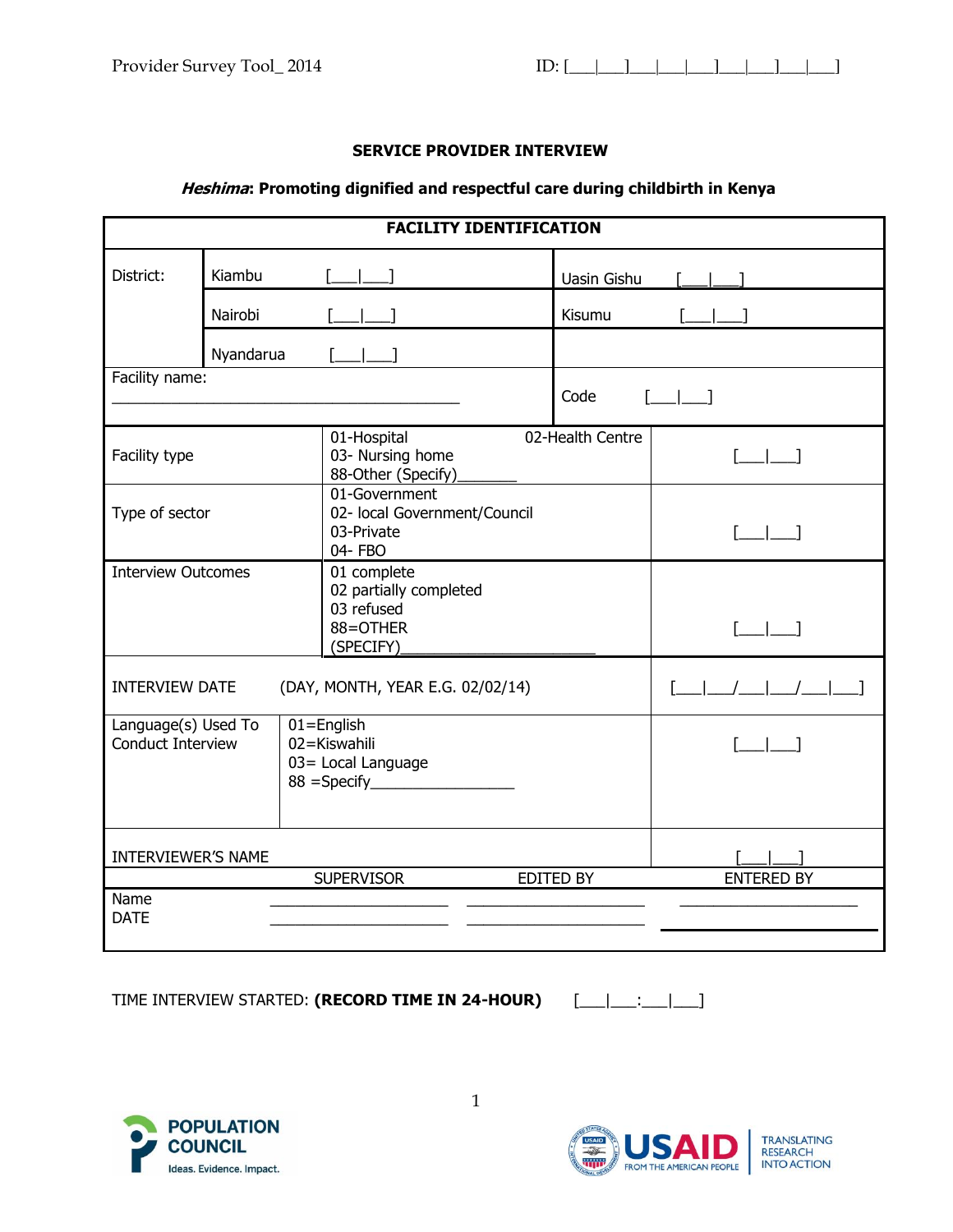| <b>SECTION I</b> |                                                                                                                                                                |                             |                      |                          |              |                         |               |
|------------------|----------------------------------------------------------------------------------------------------------------------------------------------------------------|-----------------------------|----------------------|--------------------------|--------------|-------------------------|---------------|
| <b>NO</b>        | <b>QUESTION</b>                                                                                                                                                |                             |                      | <b>RESPONSE OPTIONS</b>  |              | <b>CODES</b>            | <b>SKIP</b>   |
| 1.               | Provider is                                                                                                                                                    |                             |                      | Female                   |              | 1                       |               |
|                  |                                                                                                                                                                |                             | Male                 |                          |              | 2                       |               |
| 2.               |                                                                                                                                                                |                             |                      | Admission room           |              | 1                       |               |
|                  | Provider is currently working                                                                                                                                  |                             |                      | Antenatal room/ward      |              | $\overline{2}$          |               |
|                  | in                                                                                                                                                             |                             |                      | Postnatal ward           |              | $\overline{3}$          |               |
|                  |                                                                                                                                                                |                             |                      | Nursery                  |              | $\overline{4}$          |               |
|                  |                                                                                                                                                                |                             |                      | Serving in all areas     |              | $\overline{5}$          |               |
|                  |                                                                                                                                                                |                             |                      | Other (specify)          |              | 88                      |               |
| 3.               | How old are you?                                                                                                                                               |                             |                      | Age (years)              |              |                         |               |
|                  |                                                                                                                                                                |                             |                      | Don't know               |              | 98                      |               |
| 4.               | What is your professional                                                                                                                                      |                             |                      | Doctor                   |              | $\mathbf{1}$            |               |
|                  | qualification?                                                                                                                                                 |                             |                      | Clinical officer         |              | $\overline{2}$          |               |
|                  |                                                                                                                                                                |                             |                      | Enrolled nurse/midwife   |              | $\overline{3}$          |               |
|                  | [DO NOT READ OPTIONS]                                                                                                                                          |                             |                      | Registered nurse/midwife |              | $\overline{\mathbf{4}}$ |               |
|                  |                                                                                                                                                                |                             | <b>BSc nurse</b>     |                          |              | $\overline{5}$          |               |
|                  |                                                                                                                                                                |                             |                      | Medical Intern           |              | $\overline{6}$          |               |
|                  |                                                                                                                                                                |                             | Other (specify)      |                          | 88           |                         |               |
|                  |                                                                                                                                                                |                             |                      |                          |              | <b>Years</b>            |               |
|                  | For how many                                                                                                                                                   | a) Health care sector       |                      |                          |              | Don't remember          |               |
| 5.               | years have you                                                                                                                                                 |                             |                      |                          |              |                         |               |
|                  | worked in?<br>[READ OUT                                                                                                                                        |                             |                      |                          |              | 98                      |               |
|                  | <b>OPTIONS.</b>                                                                                                                                                | b) This facility            |                      |                          |              |                         |               |
|                  | <b>RECORD</b>                                                                                                                                                  |                             |                      |                          |              |                         |               |
|                  | '00' IF LESS                                                                                                                                                   | c) This unit                |                      |                          |              | 98                      |               |
|                  | <b>THAN</b>                                                                                                                                                    |                             |                      |                          |              |                         |               |
|                  | <b>ONE YEAR]</b>                                                                                                                                               |                             |                      |                          |              |                         |               |
| 6.               | when did you come                                                                                                                                              | Within the last 1           |                      | 1                        |              | 98                      |               |
|                  | to this facility                                                                                                                                               | month                       |                      |                          |              |                         |               |
|                  |                                                                                                                                                                | Within the last 6           |                      | 2                        | 98           |                         |               |
|                  |                                                                                                                                                                | months                      |                      |                          |              |                         |               |
|                  |                                                                                                                                                                | Within the last<br>12months |                      | 3                        |              | 98                      |               |
|                  | over one year<br>completed years)                                                                                                                              |                             |                      | 4                        |              | 98                      |               |
|                  |                                                                                                                                                                |                             | (write the number of |                          |              |                         |               |
| 7.               | During the last one year, have you received in-service<br>training in the following Areas? [READ OUT SERVICE<br>TYPE & CIRCLE '1' FOR 'YES' TO ALL THAT APPLY] |                             |                      |                          | <b>Yes</b>   | <b>No</b>               | Don't<br>know |
|                  | Prevention of mother-to-child transmission of HIV/AIDS<br>a)<br>(PMTCT)                                                                                        |                             |                      |                          | $\mathbf{1}$ | $\mathbf 0$             | 98            |



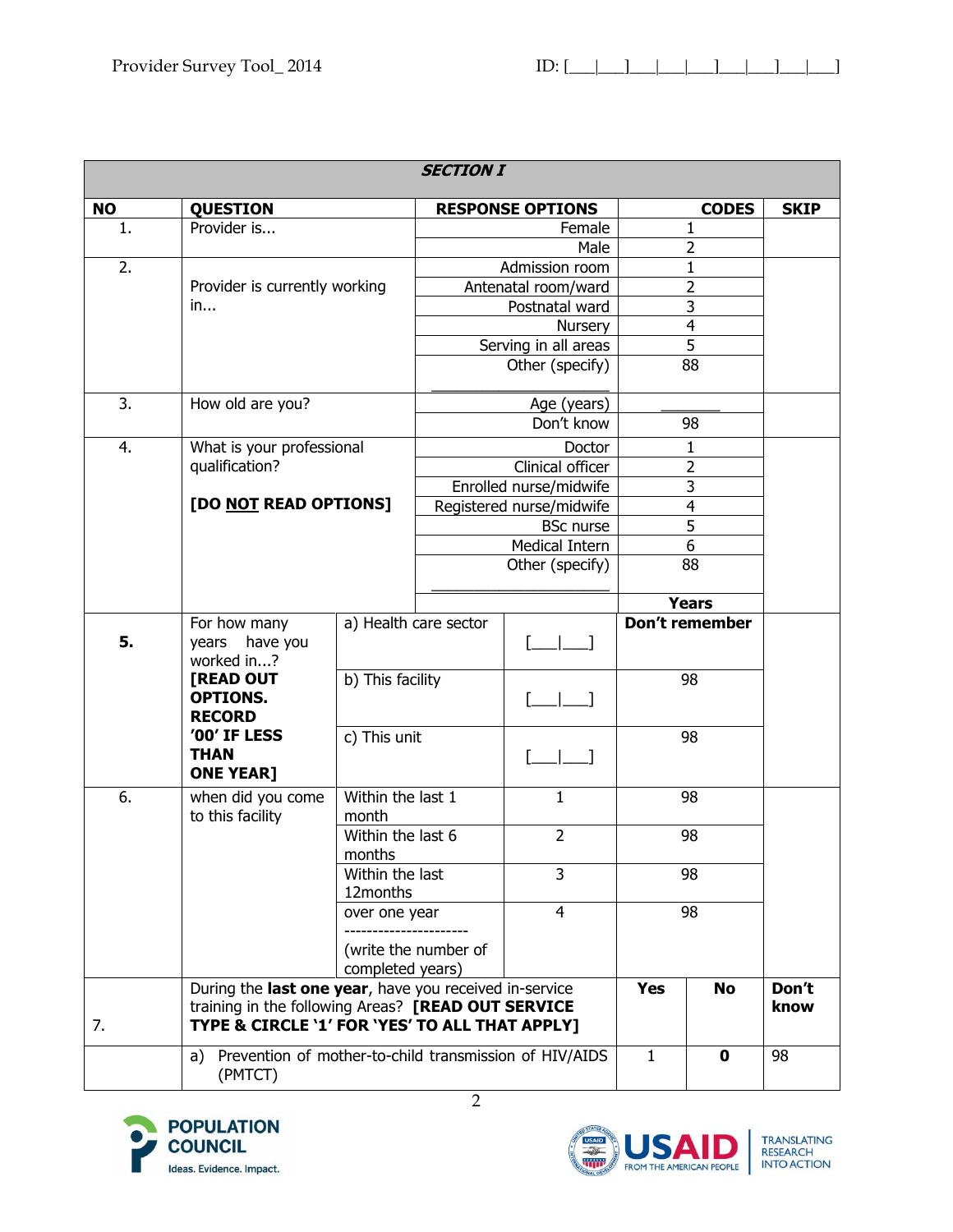| STI symptomatic management and treatment<br>b)                                                                                  | $\mathbf{1}$ | 0            | 98                                                                                  |
|---------------------------------------------------------------------------------------------------------------------------------|--------------|--------------|-------------------------------------------------------------------------------------|
| Medical management of HIV/AIDS infected clients<br>$\mathsf{C}$<br>(including ARV)                                              | $\mathbf{1}$ | $\mathbf 0$  | 98                                                                                  |
| Comprehensive antenatal care/FANC<br>d)                                                                                         | $\mathbf{1}$ | 0            | 98                                                                                  |
| Management of labour<br>e)                                                                                                      | $\mathbf{1}$ | 0            | 98                                                                                  |
| Active management of third stage labor: i.e. Administer<br>f)<br>uterotonic and uterine massage and controlled cord<br>traction | $\mathbf{1}$ | 0            | 98                                                                                  |
| Use of partograph<br>g)                                                                                                         | $\mathbf{1}$ | 0            | 98                                                                                  |
| Basic care of the newborn (essential<br>a)<br>newborn care)<br>h)                                                               | $\mathbf{1}$ | 0            | 98                                                                                  |
| Newborn resuscitation<br>b)                                                                                                     | $\mathbf{1}$ | 0            | 98                                                                                  |
| Special care of the newborn (sick)<br>C)                                                                                        | $\mathbf{1}$ | $\mathbf 0$  | 98                                                                                  |
| Targeted Postpartum care for the mother<br>d)                                                                                   | $\mathbf{1}$ | 0            | 98                                                                                  |
| Integrated management of adulthood illnesses<br>e)                                                                              | $\mathbf{1}$ | 0            | 98                                                                                  |
| f)<br>Management of eclampsia/ high blood pressure in<br>pregnancy labour and after delivery                                    | $\mathbf{1}$ | 0            | 98                                                                                  |
| g) Use of magnesium sulphate for the management of<br>eclampsia/pre-eclampsia                                                   | $\mathbf{1}$ | 0            | 98                                                                                  |
| Management of sepsis/infection in pregnancy, labour<br>h)<br>and after delivery                                                 | $\mathbf{1}$ | 0            | 98                                                                                  |
| Management of prolonged/obstructed labour<br>i)                                                                                 | $\mathbf{1}$ | $\mathbf{0}$ | 98                                                                                  |
| j)<br>Adult resuscitation                                                                                                       | $\mathbf{1}$ | 0            | 98                                                                                  |
| k) Other specify                                                                                                                |              |              |                                                                                     |
| Have you performed the following<br>skills in the last three months?<br>Please Circle<br>1 for yes and<br>0 for No              |              |              | Do you feel<br>comfortable<br>performing this skill?<br>(circle 1 for yes and 0 for |
| $Y = 1$<br>$N=0$                                                                                                                |              | $Y = 1$      | $N=0$                                                                               |



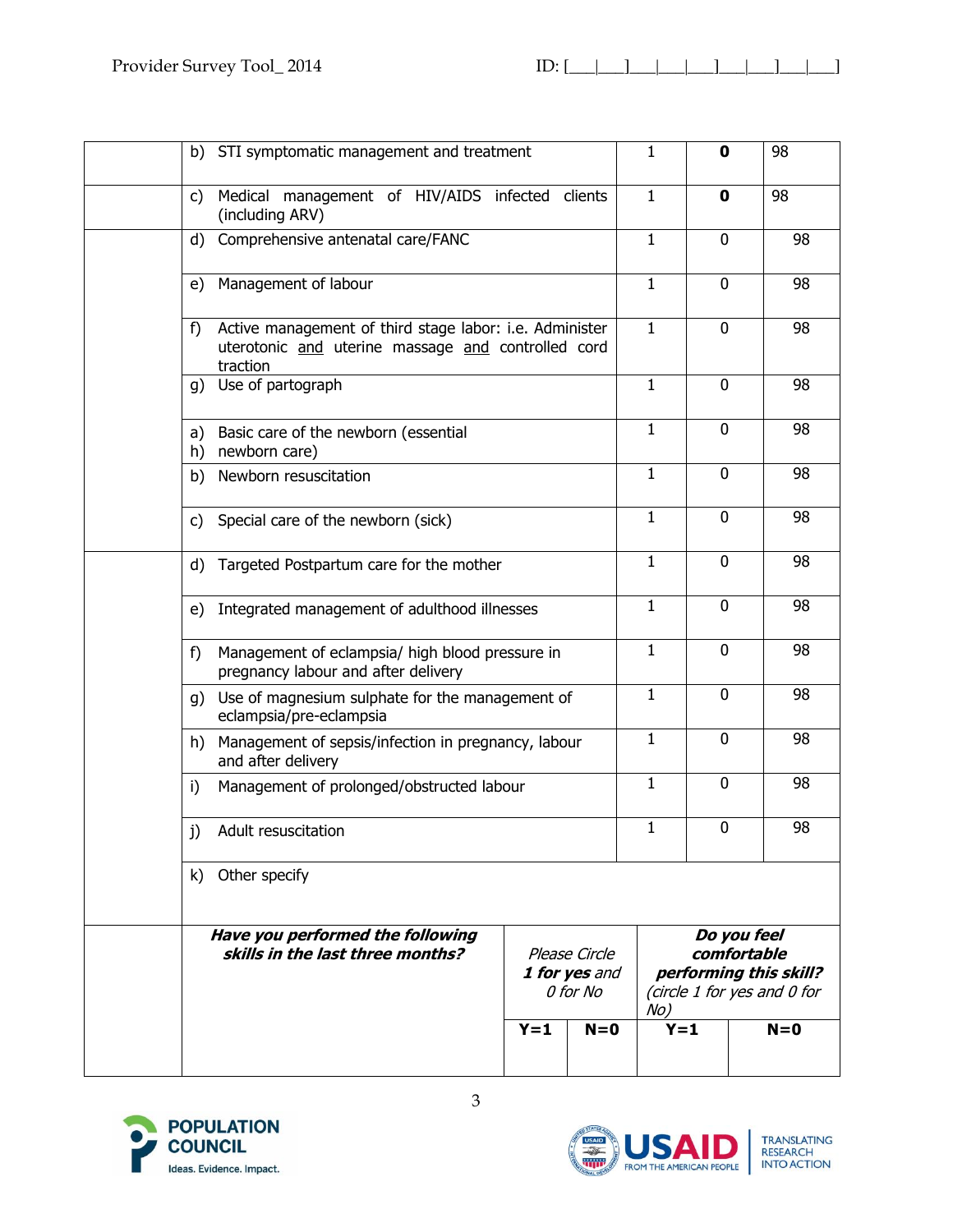|           | <b>Labour and Delivery</b>                                                                                                                    |              |              |              |             |
|-----------|-----------------------------------------------------------------------------------------------------------------------------------------------|--------------|--------------|--------------|-------------|
|           | Assess the fetal position<br>a)                                                                                                               | $\mathbf{1}$ | $\mathbf 0$  | $\mathbf{1}$ | 0           |
|           | Assess progress of labour<br>b)                                                                                                               | $\mathbf{1}$ | $\mathbf 0$  | $\mathbf{1}$ | 0           |
|           | Use a Partograph to monitor labor<br>c)                                                                                                       | $\mathbf{1}$ | $\Omega$     | $\mathbf{1}$ | 0           |
| 8.        | Manage normal labour and delivery<br>d)                                                                                                       | 1            | $\mathbf 0$  | 1            | 0           |
|           | Administer intravenous fluids<br>e)                                                                                                           | 1            | $\mathbf 0$  | $\mathbf{1}$ | 0           |
|           | f)<br>Perform active management of third<br>stage of labor: i.e. Administer uterotonic<br>and uterine massage and controlled cord<br>traction | $\mathbf{1}$ | 0            | 1            | 0           |
|           | <b>Procedures for Newborn Care</b>                                                                                                            |              |              |              |             |
|           | Perform routine newborn care<br>a)                                                                                                            | 1            | $\mathbf 0$  | $\mathbf{1}$ | 0           |
| 9.        | b) Perform newborn resuscitation with bag<br>and mask                                                                                         | 1            | 0            | 1            | 0           |
|           | <b>Bleeding in Pregnancy</b>                                                                                                                  |              |              |              |             |
|           | Recognize antepartum hemorrhage<br>a)                                                                                                         | 1            | $\mathbf 0$  | $\mathbf{1}$ | 0           |
|           | b) Recognize postpartum hemorrhage                                                                                                            | 1            | 0            | $\mathbf{1}$ | 0           |
|           | Perform vacuum aspiration for retained<br>C)<br>products<br>(with<br>electric<br>suction/<br>vacuum)                                          | 1            | $\mathbf 0$  | $\mathbf{1}$ | 0           |
| 10.       | Perform vacuum aspiration for retained<br>d)<br>products (with manual suction/vacuum)                                                         | 1            | $\mathbf{0}$ | $\mathbf{1}$ | 0           |
|           | e) Perform curettage for retained products                                                                                                    | 1            | 0            | $\mathbf{1}$ | 0           |
|           | Administer parenteral (intravenous or<br>f)<br>injection) uterotonics for post-partum<br>hemorrhage                                           | 1            | $\mathbf{0}$ | 1            | 0           |
|           | Repair vaginal or cervical tears<br>g)                                                                                                        | 1            | 0            | 1            | $\mathbf 0$ |
|           | h)<br>Administer blood transfusion                                                                                                            | 1            | 0            | 1            | 0           |
|           | <b>High Blood Pressure Problems</b>                                                                                                           |              |              |              |             |
| a)        | Recognize preeclampsia                                                                                                                        | 1            | $\mathbf 0$  | $\mathbf{1}$ | 0           |
| b)        | Recognize eclampsia                                                                                                                           | 1            | 0            | $\mathbf{1}$ | 0           |
| 11.<br>C) | Administer magnesium sulphate for the<br>management of eclampsia/ pre-eclampsia                                                               | 1            | $\mathbf{0}$ | $\mathbf{1}$ | 0           |
|           | Administer other anticonvulsants for the<br>d)<br>management of eclampsia/ preeclampsia                                                       | 1            | 0            | $\mathbf{1}$ | 0           |
|           |                                                                                                                                               |              |              |              |             |



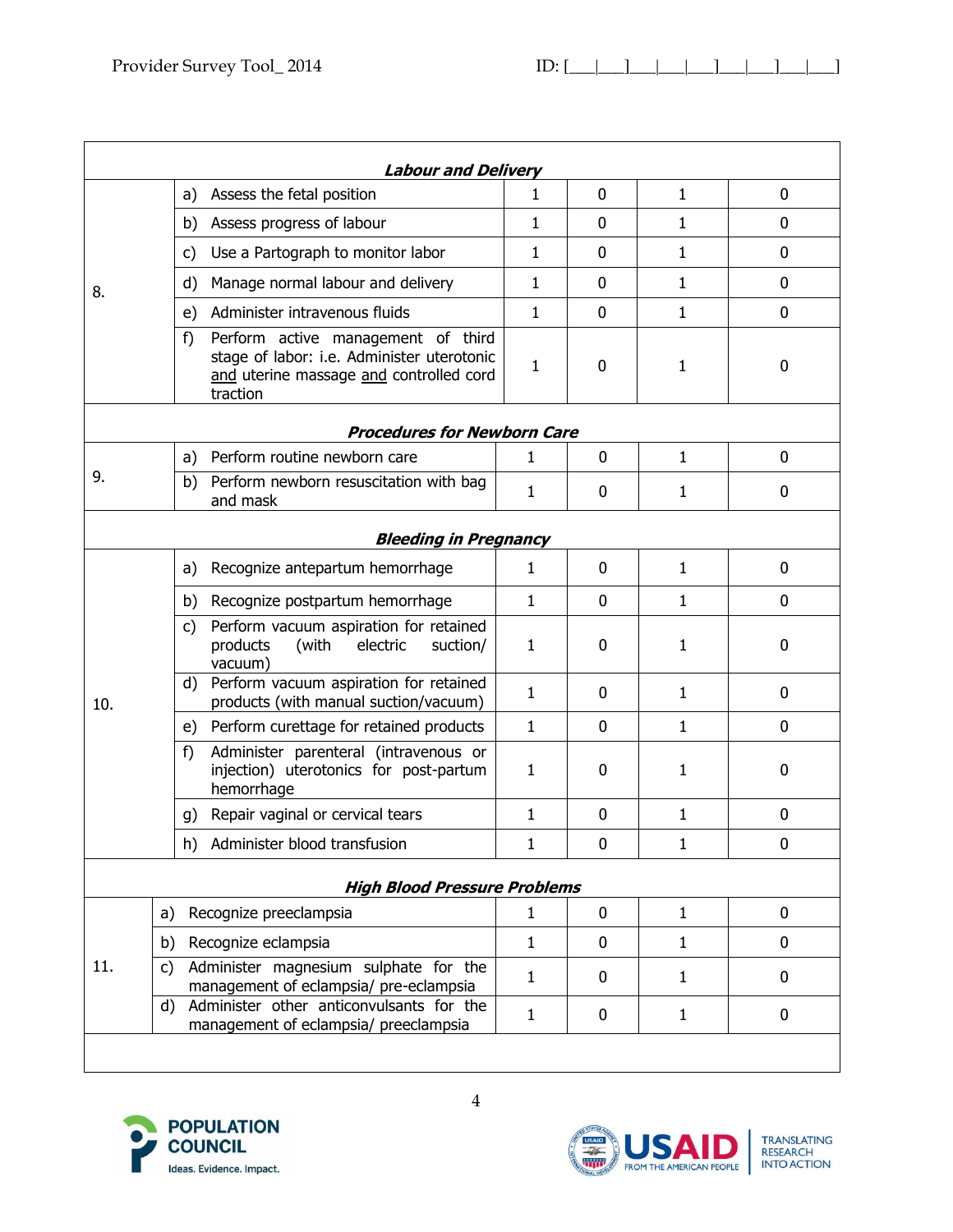|     |    | <b>Infection in Pregnancy, Labor and Delivery</b>                                              |              |             |              |   |
|-----|----|------------------------------------------------------------------------------------------------|--------------|-------------|--------------|---|
|     | a) | Recognize antepartum sepsis (amnionitis)                                                       | 1            | 0           | $\mathbf{1}$ | 0 |
| 12. | b) | Recognize<br>postpartum<br>sepsis<br>(endometritis)                                            | 1            | 0           | 1            | 0 |
|     | c) | Administer<br>parenteral<br>(intravenous<br>or<br>injection) antibiotics                       | 1            | 0           | 1            | 0 |
|     |    | <b>Complicated Delivery</b>                                                                    |              |             |              |   |
|     | a) | Perform a forceps delivery                                                                     | 1            | 0           | $\mathbf{1}$ | 0 |
|     | b) | Perform a vacuum delivery                                                                      | 1            | $\Omega$    | $\mathbf{1}$ | 0 |
| 13. | c) | Perform and repair an episiotomy                                                               | 1            | $\Omega$    | $\mathbf{1}$ | 0 |
|     | d) | Perform manual removal of placenta                                                             | 1            | 0           | $\mathbf{1}$ | 0 |
|     |    | <b>Other Conditions Affecting Labour and Delivery</b>                                          |              |             |              |   |
|     | a) | Manage malaria in pregnancy                                                                    | 1            | 0           | $\mathbf{1}$ | 0 |
|     | b) | Manage an HIV-positive pregnant woman<br>during labour and delivery                            | 1            | 0           | 1            | 0 |
| 14. | C) | Provide PMTCT regimen to mother and<br>Newborn                                                 | 1            | 0           | 1            | 0 |
|     | d) | Manage pregnant mother with TB during<br>labor and delivery                                    | 1            | 0           | 1            | 0 |
|     |    | Surgical Procedures (Note; This section should be administered to medical officers or clinical |              |             |              |   |
|     |    | officers with post graduate RH training)                                                       |              |             |              |   |
|     | a) | Perform a caesarean section                                                                    | 1            | $\mathbf 0$ | $\mathbf{1}$ | 0 |
|     | b) | Perform uterine artery ligation                                                                | 1            | 0           | $\mathbf{1}$ | 0 |
|     | c) | Repair a ruptured uterus                                                                       | 1            | 0           | 1            | 0 |
|     | d) | Repair an acute bladder injury                                                                 | 1            | 0           | 1            | 0 |
|     | e) | Perform a subtotal hysterectomy                                                                | 1            | $\mathbf 0$ | 1            | 0 |
|     | f) | Perform<br>laparotomy<br>for<br>ectopic<br>a<br>pregnancy                                      | 1            | 0           | 1            | 0 |
|     |    | Anaesthesia                                                                                    |              |             |              |   |
|     | a) | Perform local anaesthesia of perineum                                                          | $\mathbf{1}$ | 0           | $\mathbf{1}$ | 0 |
|     | b) | regional<br>Perform<br>anaesthesia<br>for<br>caesarean section or laparotomy                   | 1            | 0           | $\mathbf{1}$ | 0 |
| 16. | C) | Perform spinal anaesthesia                                                                     | 1            | 0           | $\mathbf{1}$ | 0 |
|     | d) | Perform ketamine anaesthesia                                                                   | 1            | 0           | $\mathbf{1}$ | 0 |
| 15. | e) | Perform endotracheal intubation                                                                | 1            | 0           | $\mathbf{1}$ | 0 |



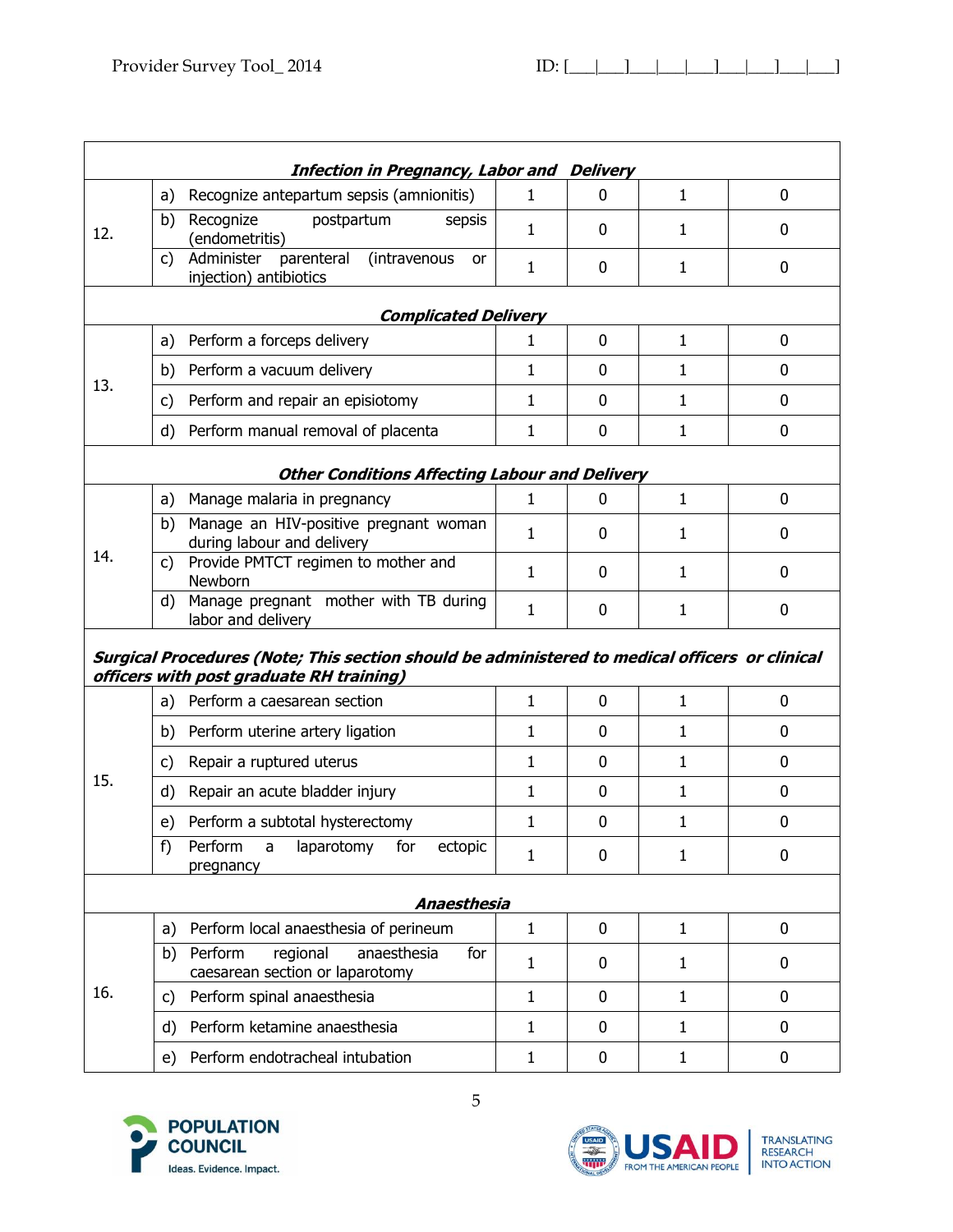| 17.      | For the following procedures you may have performed in the last three months, state<br>whether you perform the procedure Based: On independent decision/diagnosis, without |                                  |                                         |                                                                   |                                      |  |  |  |
|----------|----------------------------------------------------------------------------------------------------------------------------------------------------------------------------|----------------------------------|-----------------------------------------|-------------------------------------------------------------------|--------------------------------------|--|--|--|
|          | direction from another health worker; Under direct orders from another health worker; Acting                                                                               |                                  |                                         |                                                                   |                                      |  |  |  |
|          | according to Standard Operating Procedures                                                                                                                                 |                                  |                                         |                                                                   |                                      |  |  |  |
|          | <b>Procedure</b>                                                                                                                                                           | <b>Independent</b><br>Decision=1 | <b>Direct</b><br><b>Orders</b><br>$= 2$ | <b>Standard</b><br><b>Operating</b><br><b>Procedures</b><br>$= 3$ | Did not<br>perform=4                 |  |  |  |
| a)       | Administer intravenous fluids                                                                                                                                              |                                  |                                         |                                                                   |                                      |  |  |  |
| b)       | Perform active management of third<br>stage labor: i.e. Administer<br>uterotonic and uterine massage and<br>controlled cord traction                                       |                                  |                                         |                                                                   |                                      |  |  |  |
|          | Perform vacuum aspiration for<br>retained products                                                                                                                         |                                  |                                         |                                                                   |                                      |  |  |  |
| C)<br>d) | Perform curettage for retained<br>products                                                                                                                                 |                                  |                                         |                                                                   |                                      |  |  |  |
| e)       | Administer parenteral (intravenous<br>or injection) uterotonics for post-<br>partum hemorrhage                                                                             |                                  |                                         |                                                                   |                                      |  |  |  |
| f)       | Administer blood transfusion                                                                                                                                               |                                  |                                         |                                                                   |                                      |  |  |  |
| g)       | Administer magnesium sulphate for<br>the management of eclampsia/pre-<br>eclampsia                                                                                         |                                  |                                         |                                                                   |                                      |  |  |  |
| h)       | Administer other anticonvulsants for<br>the management of<br>eclampsia/preeclampsia                                                                                        |                                  |                                         |                                                                   |                                      |  |  |  |
| i)       | Administer parenteral (intravenous<br>or injection) antibiotics                                                                                                            |                                  |                                         |                                                                   |                                      |  |  |  |
| j)       | Perform forceps delivery                                                                                                                                                   |                                  |                                         |                                                                   |                                      |  |  |  |
| k)       | Perform vacuum delivery                                                                                                                                                    |                                  |                                         |                                                                   |                                      |  |  |  |
| I)       | Perform manual removal of placenta                                                                                                                                         |                                  |                                         |                                                                   |                                      |  |  |  |
| m)       | Provide PMTCT regimen to mother<br>and new born                                                                                                                            |                                  |                                         |                                                                   |                                      |  |  |  |
|          |                                                                                                                                                                            | <b>Section II</b>                |                                         |                                                                   |                                      |  |  |  |
|          |                                                                                                                                                                            | $Yes=1$                          | $No = 0$                                |                                                                   |                                      |  |  |  |
| 18.      | Are there any professional welfare<br>organizations for your profession?                                                                                                   | 1.                               | $\mathbf{0}$                            | 98                                                                | If no or<br>don't know<br>skip to 24 |  |  |  |



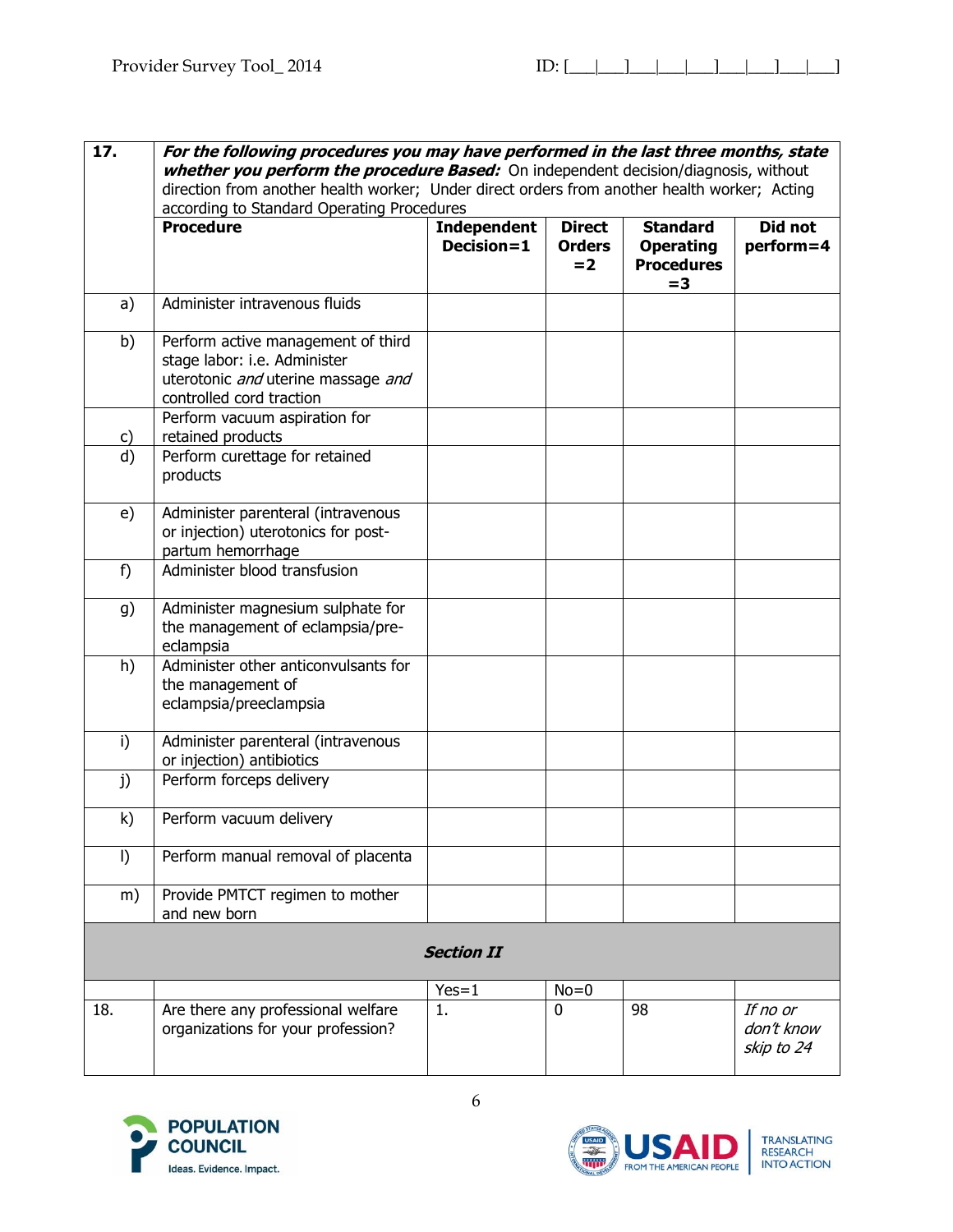| 19. | If yes, please name these<br>organizations.<br>(Circle that apply)         | 3.<br>4.<br>5. | National Nursing Association of Kenya<br>Kenya Medical Practitioners & Dentist Union<br>Nursing Council of Kenya<br><b>Clinical Officers Council</b><br>Kenya Clinical Officers Association |  |    |                            |  |
|-----|----------------------------------------------------------------------------|----------------|---------------------------------------------------------------------------------------------------------------------------------------------------------------------------------------------|--|----|----------------------------|--|
| 20. | Do you belong to any of these<br>professional regulatory<br>organizations? |                |                                                                                                                                                                                             |  | 98 | If No <i>skip to</i><br>24 |  |
| 21. | Yes, I belong to (list names of<br>organizations below)                    |                | National Nursing Association of Kenya<br>Kenya Medical Practitioners & Dentist Union<br>Nursing Council of Kenya<br><b>Clinical Officers Council</b><br>Kenya Clinical Officers Association |  |    |                            |  |



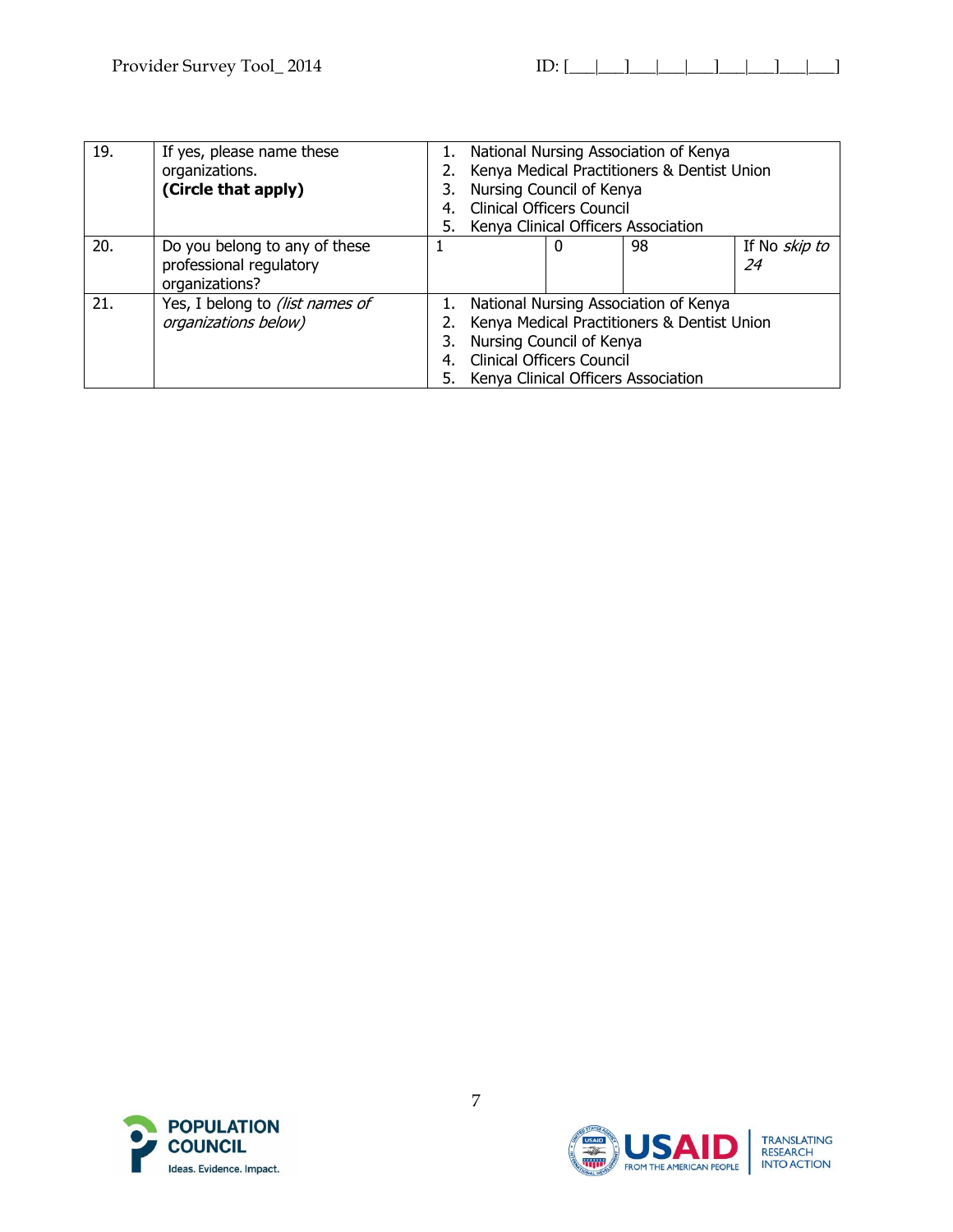| 22. | How much support do you feel you get from this                                                                                           | No support        |                                                          | $\mathbf{1}$                     |                     |
|-----|------------------------------------------------------------------------------------------------------------------------------------------|-------------------|----------------------------------------------------------|----------------------------------|---------------------|
|     | organization                                                                                                                             |                   | A little support                                         | $\overline{2}$                   |                     |
|     |                                                                                                                                          | Considerable      |                                                          | 3                                |                     |
|     |                                                                                                                                          | support           |                                                          |                                  |                     |
|     |                                                                                                                                          |                   | A great amount of                                        | $\overline{4}$                   |                     |
|     |                                                                                                                                          | support           |                                                          |                                  |                     |
| 23. | Do you usually receive your salary on time?                                                                                              | $\mathbf{1}$      | 0                                                        | 98                               | Yes (skip to<br>26) |
| 24. | If no, how frequently are your salary payments late?                                                                                     | Often             |                                                          | $\mathbf{1}$                     |                     |
|     |                                                                                                                                          | Sometimes         |                                                          | $\overline{2}$                   |                     |
|     |                                                                                                                                          | Rarely            |                                                          |                                  |                     |
| 25. | Do you feel you are well-paid for the job that you<br>do?                                                                                | 1                 |                                                          | $\overline{0}$                   |                     |
| 26. | In comparison to other cadres of health workers<br>working in your area, do you feel your pay reflects<br>your contribution to the team? |                   | for the contribution I make                              | Yes, I get paid the right amount | $\mathbf{1}$        |
|     |                                                                                                                                          |                   | No, I get paid too little for the<br>contribution I make |                                  | $\overline{2}$      |
|     |                                                                                                                                          |                   | No, I get paid too much for the<br>contribution I make   |                                  | $\overline{3}$      |
| 27. | In the past year, how many hours per week did you<br>work, on average?                                                                   | hours per week    |                                                          |                                  |                     |
| 28. | In a typical week, how many hours do you work on                                                                                         |                   |                                                          |                                  |                     |
|     | units other than those to which you are                                                                                                  |                   |                                                          |                                  |                     |
|     | permanently assigned?                                                                                                                    | hours per week    |                                                          |                                  |                     |
| 29. | Do you work on-call duty?                                                                                                                | $1$ yes           |                                                          | If no skip 33                    |                     |
| 30. | If yes, how many scheduled days are you on-call in                                                                                       |                   |                                                          |                                  |                     |
|     | an average month?                                                                                                                        |                   | ] Days                                                   |                                  |                     |
| 31. | How many scheduled shifts (rosters) do you work in<br>an average month?                                                                  |                   | ] Days                                                   |                                  |                     |
| 32. | In the past month, how often did you have                                                                                                | None              |                                                          | 1                                |                     |
|     | unscheduled shift (roster) changes from your                                                                                             | Once              |                                                          | $\overline{2}$                   |                     |
|     | regularly scheduled shift (roster)?                                                                                                      | Twice             |                                                          | 3                                |                     |
|     |                                                                                                                                          | Other             |                                                          | 88                               |                     |
|     |                                                                                                                                          | (Please specify): |                                                          |                                  |                     |
|     |                                                                                                                                          |                   |                                                          |                                  |                     |
| 33. | On average, about how many hours per week did                                                                                            |                   | I did not work any                                       |                                  |                     |
|     | you work the following types of unscheduled time in                                                                                      |                   | unscheduled time                                         | $\mathbf{0}$                     |                     |
|     | the last one month?                                                                                                                      | Mandatory         |                                                          |                                  |                     |
|     | (Enter number of hours or 0 if none)                                                                                                     | (required)        |                                                          |                                  |                     |
|     |                                                                                                                                          |                   | unscheduled time                                         |                                  |                     |
|     |                                                                                                                                          | Other paid        |                                                          |                                  |                     |
|     |                                                                                                                                          |                   | unscheduled time                                         |                                  |                     |
|     | 8                                                                                                                                        | Unpaid            |                                                          |                                  |                     |
|     |                                                                                                                                          |                   | unscheduled time                                         |                                  |                     |
|     | POPULATION                                                                                                                               |                   |                                                          |                                  |                     |



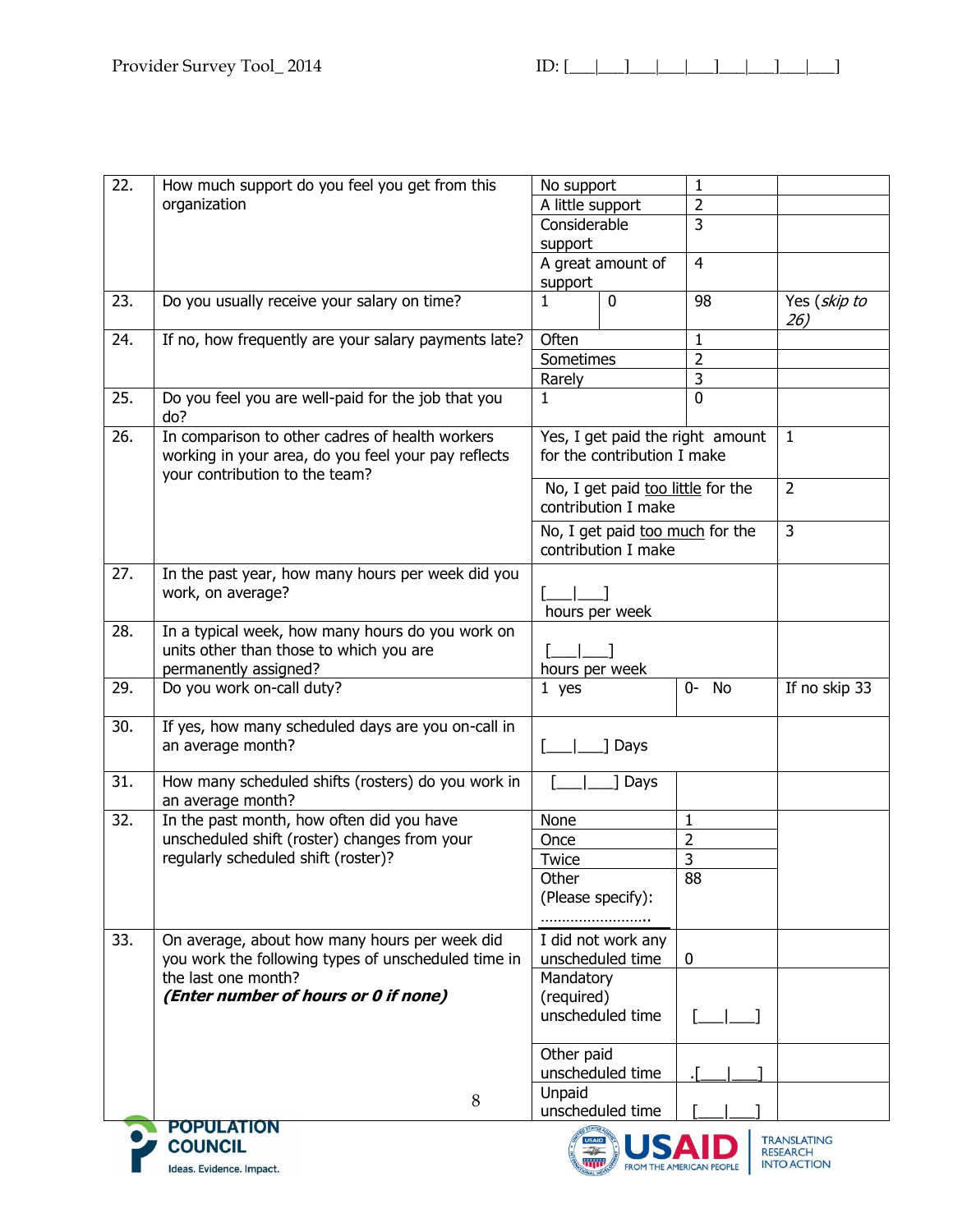| 34. | Which of the following best describes how you are    | Not paid in any              | $\mathbf{1}$   |      |
|-----|------------------------------------------------------|------------------------------|----------------|------|
|     | paid for unscheduled time?                           | form                         |                |      |
|     |                                                      | Given                        | $\overline{2}$ |      |
|     |                                                      | compensatory                 |                |      |
|     |                                                      | time for hours               |                |      |
|     |                                                      | worked                       |                |      |
|     |                                                      | Paid regularly on            | 3              |      |
|     |                                                      | hourly rate                  |                |      |
|     |                                                      | Paid over time               | $\overline{4}$ |      |
| 35. | Thinking of the LAST TIME you worked extra hours     | You wanted to                | $\mathbf{1}$   |      |
|     | or unscheduled time, which of the following BEST     | help out when the            |                |      |
|     | describes why you worked extra hours?                | unit was busy or             |                |      |
|     |                                                      | short staffed                |                |      |
|     |                                                      | You wanted the               | $\overline{2}$ |      |
|     |                                                      | extra money                  |                |      |
|     |                                                      | You wanted time              | $\overline{3}$ |      |
|     |                                                      | off on another               |                |      |
|     |                                                      | day                          |                |      |
|     |                                                      | You felt pressured           | $\overline{4}$ |      |
|     |                                                      | by your manager,             |                |      |
|     |                                                      | supervisor or                |                |      |
|     |                                                      | other staff                  |                |      |
|     |                                                      | You were required            | 5              |      |
|     |                                                      | (mandated) to                |                |      |
|     |                                                      | work                         |                |      |
|     |                                                      | Other specify                | 98             |      |
|     |                                                      |                              |                |      |
|     |                                                      | .                            |                |      |
|     |                                                      |                              |                |      |
|     |                                                      | Not applicable               | 99             |      |
| 36. | In the past year, has the amount of mandatory        | Increased                    | $\mathbf{1}$   |      |
|     | unscheduled time required of you                     | Remained the                 | $\overline{2}$ |      |
|     |                                                      | same                         |                |      |
|     |                                                      | Decreased                    | 3              |      |
|     |                                                      | Not applicable               | 99             |      |
| 38  | In the past year, has the amount of voluntary        | Increased                    | $\mathbf{1}$   |      |
|     | unscheduled time required of you                     | Remained the                 | $\overline{2}$ |      |
|     |                                                      | same                         |                |      |
|     |                                                      | Decreased                    | 3              |      |
|     |                                                      | Not applicable               | 99             |      |
| 39  | In the past year approximately how many days have    |                              |                |      |
|     | you spent in training (continuing education) as part | <b>CME Sessions attended</b> |                | hrs  |
|     | of your job?                                         |                              |                |      |
|     |                                                      |                              |                |      |
|     |                                                      | Workshop(s) attended         |                | days |



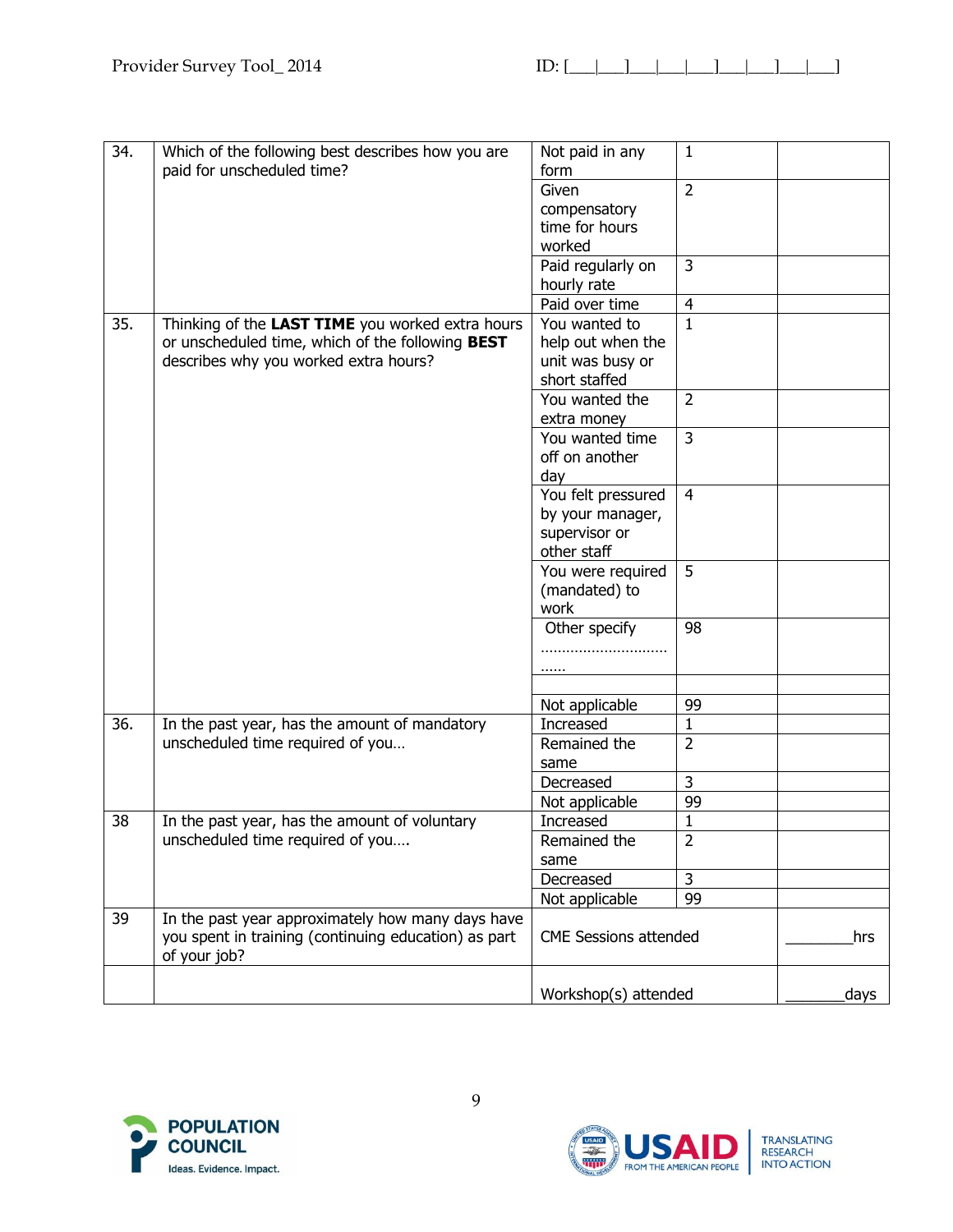|     | Now I would like to focus on respectful care during child birth                                                                                                                                                               |                                |  |
|-----|-------------------------------------------------------------------------------------------------------------------------------------------------------------------------------------------------------------------------------|--------------------------------|--|
|     | Treating clients with respect and dignity during childbirth labour, delivery and soon<br>after delivery is part of the client rights. In your own opinion what would<br>constitute clients rights during labour and delivery? |                                |  |
|     | Do NOT read but Prompt him/ her by asking any other.                                                                                                                                                                          |                                |  |
|     | a) Informing/orienting the clients of her where about in the facility/ ward/unit<br>Explaining clients when and how procedures will be performed and the out<br>b)<br>comes                                                   | $\mathbf{1}$<br>$\overline{2}$ |  |
|     | c) Obtaining consent for all procedures to be done                                                                                                                                                                            | $\overline{3}$                 |  |
|     | d) Allowing her to chose her birthing position                                                                                                                                                                                | 4                              |  |
|     | e) Allowing her to choose a birth partner/companion during labour and<br>delivery                                                                                                                                             | 5                              |  |
|     | Respecting her as an individual with her own rights despite her<br>f)<br>background                                                                                                                                           | 6                              |  |
|     | Respecting her privacy<br>q)                                                                                                                                                                                                  | $\overline{7}$                 |  |
|     | Keeping her information confidential<br>h)                                                                                                                                                                                    | 8                              |  |
| 40  | Informing client of danger signs during labour and delivery and after birth<br>i)                                                                                                                                             | 9                              |  |
|     | Informing her of the labour progress and expected possible duration of<br>$\mathbf{i}$<br>labour                                                                                                                              | 10                             |  |
|     | Ensuring that the procedures are promptly done within the required<br>k)<br>guidelines                                                                                                                                        | 11                             |  |
|     | Ensuing privacy and confidentiality at all time while attending to client<br>$\mathsf{D}$<br>during labour and delivery                                                                                                       | 12                             |  |
|     | m) Ensuring that the mothers labour is monitored using a partograph                                                                                                                                                           | 13                             |  |
|     | n) Taking client to theatre for caesarean section when is not really necessary                                                                                                                                                | 14                             |  |
|     | o) Any other specify                                                                                                                                                                                                          |                                |  |
| 41. | In your own opinion, are these clients rights violated during childbirth in this<br>facility?                                                                                                                                 | 1 Yes                          |  |
|     |                                                                                                                                                                                                                               | 2. NO                          |  |
| 42. | If yes, which of these rights are frequently violated?                                                                                                                                                                        |                                |  |
|     |                                                                                                                                                                                                                               |                                |  |



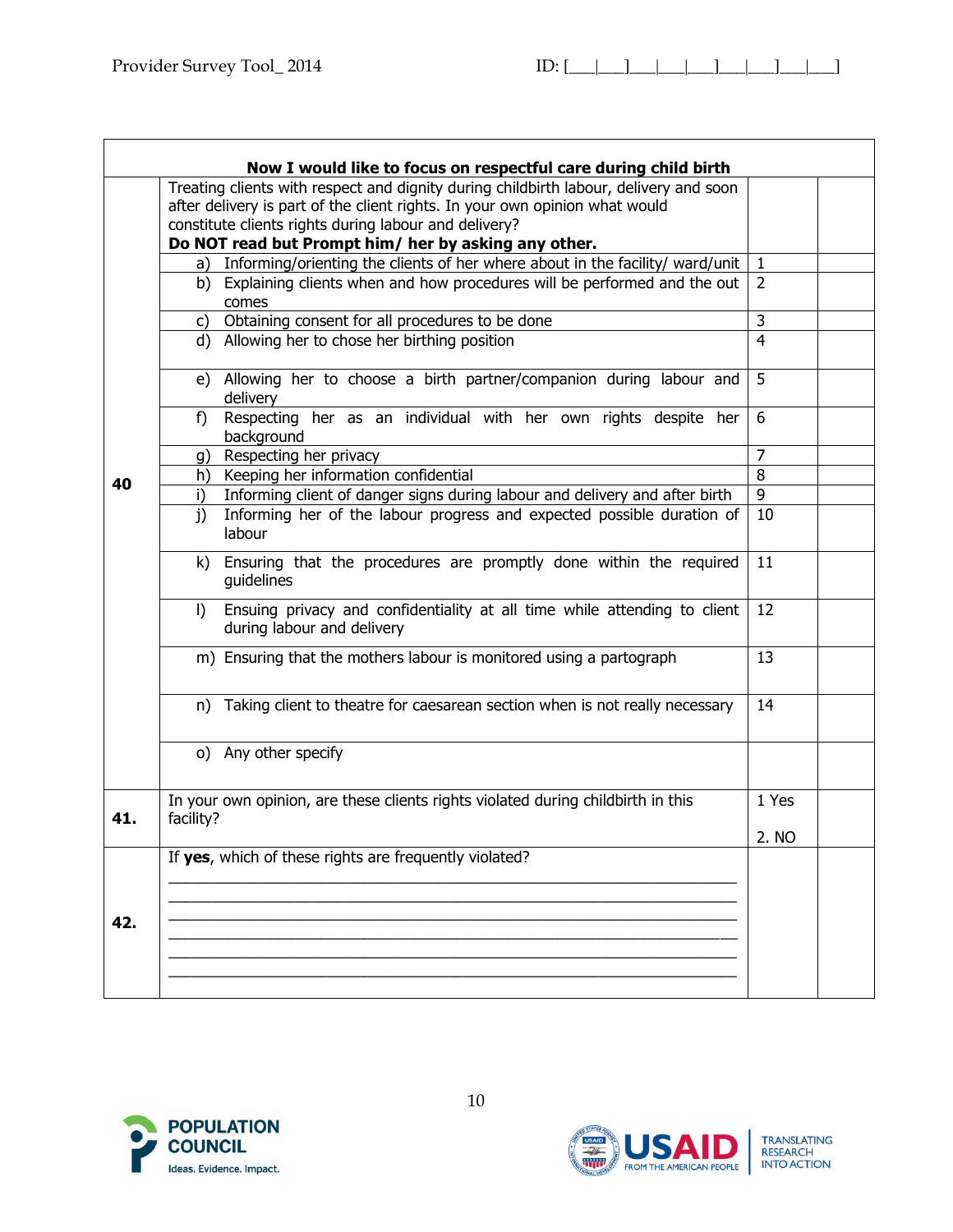|     | What are the contributing factors to the violation?                                   |        |            |
|-----|---------------------------------------------------------------------------------------|--------|------------|
|     |                                                                                       |        |            |
|     |                                                                                       |        |            |
|     |                                                                                       |        |            |
| 43. |                                                                                       |        |            |
|     |                                                                                       |        |            |
|     |                                                                                       |        |            |
|     |                                                                                       |        |            |
|     |                                                                                       |        |            |
| 44. | In your own personal capacity have you ever done anything that made Clients feel      | 1. Yes |            |
|     | their rights have been violated?                                                      | 2. No  |            |
|     | if yes If yes please explain?                                                         |        |            |
|     |                                                                                       |        |            |
| 45. |                                                                                       |        |            |
|     |                                                                                       |        |            |
|     |                                                                                       |        |            |
|     |                                                                                       |        |            |
|     | What circumstances led to that behaviour?                                             |        |            |
|     |                                                                                       |        |            |
|     |                                                                                       |        |            |
| 46. |                                                                                       |        |            |
|     |                                                                                       |        |            |
|     |                                                                                       |        |            |
|     |                                                                                       |        |            |
|     | What mechanism or mitigation factors would be put in place to improve respectful      |        |            |
|     | care during child birth?                                                              |        |            |
|     |                                                                                       |        |            |
|     |                                                                                       |        |            |
|     |                                                                                       |        |            |
| 47. |                                                                                       |        |            |
|     |                                                                                       |        |            |
|     |                                                                                       |        |            |
|     |                                                                                       |        |            |
|     |                                                                                       |        |            |
|     |                                                                                       |        |            |
|     |                                                                                       |        |            |
|     | Did you attend any of the Heshima training sessions that took place in this facility? | 1.Yes  | if N       |
| 48. |                                                                                       | 2. No  | go to      |
|     |                                                                                       |        | <b>SAQ</b> |
|     |                                                                                       |        |            |
|     | List all sessions you attended                                                        |        |            |
| 49. |                                                                                       |        |            |
|     |                                                                                       |        |            |
|     |                                                                                       |        |            |
|     | Please describe any other activities that took place in partnership or as a result of |        |            |
|     | the Heshima project? (maternity open days, counseling etc, community                  |        |            |
|     | engagement                                                                            |        |            |
| 50. |                                                                                       |        |            |
|     |                                                                                       |        |            |
|     |                                                                                       |        |            |
|     |                                                                                       |        |            |



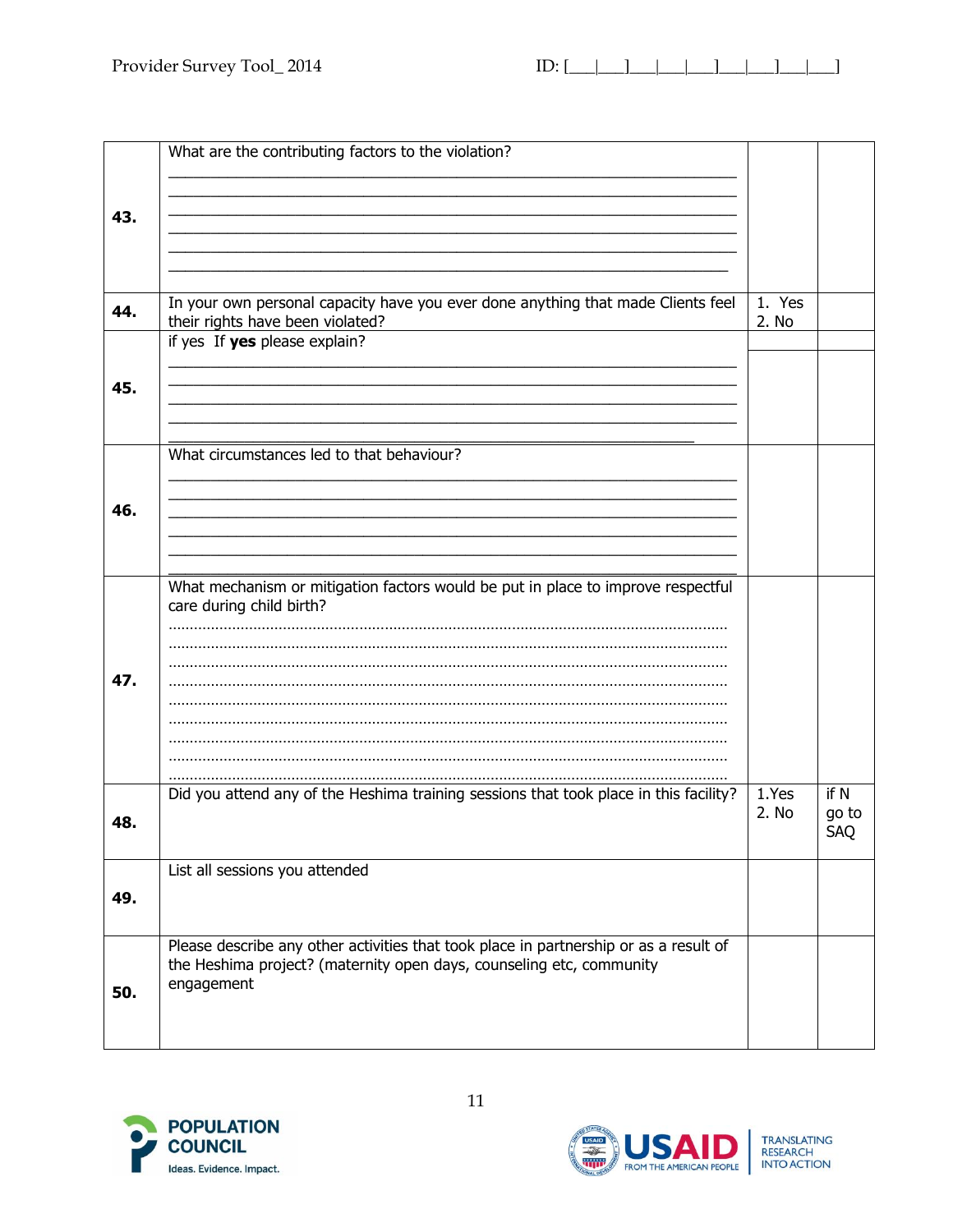| 51. | What do you think is the most significant change that has taken place in this<br>facility since Heshima started                 |  |
|-----|---------------------------------------------------------------------------------------------------------------------------------|--|
| 52. | Please can you tell me how the Heshima project has affected you as an individual<br>in the way you work (since Heshima started) |  |

**Thank the provider and end the interview TIME** INTERVIEW END: **[RECORD TIME IN 24-HOUR CLOCK**   $[\_$ 





TRANSLATING<br>RESEARCH<br>INTO ACTION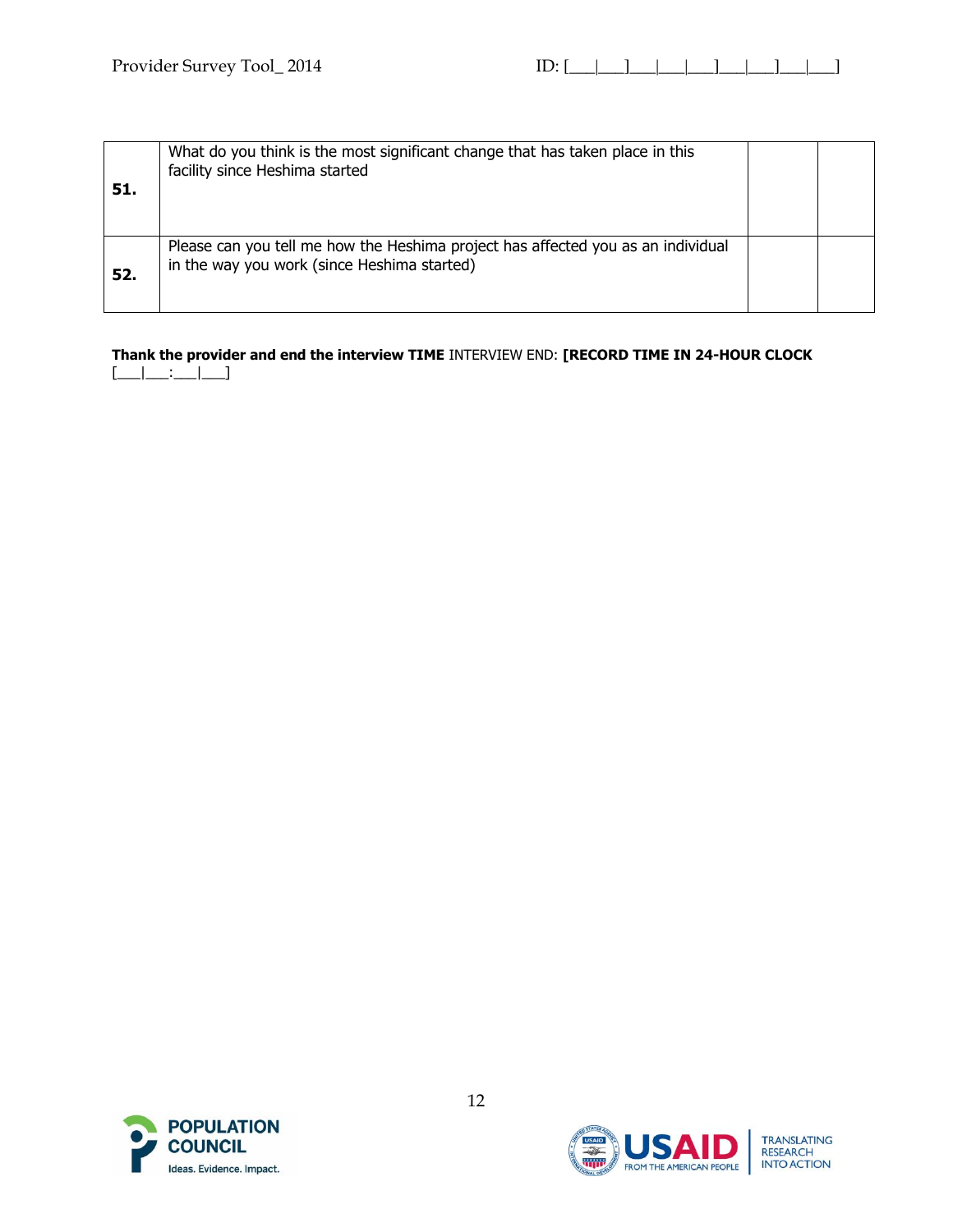|           | Dear provider,                                                                                                                                                                                                                                   |                          |                                                                                    |                             |                                   |
|-----------|--------------------------------------------------------------------------------------------------------------------------------------------------------------------------------------------------------------------------------------------------|--------------------------|------------------------------------------------------------------------------------|-----------------------------|-----------------------------------|
|           | Please fill these questions below. There is no right or wrong answers, just tick the relevant box. It<br>is not necessary to take a lot of time, just take a few minutes to complete. When you are finished<br>Randlett Swereto The interviewer. |                          | $ID: [\underline{\qquad} \underline{\qquad} \underline{\qquad} \underline{\qquad}$ |                             |                                   |
| 48.       | For each item in this section, please indicate the extent to which you agree that the<br>following items ARE PRESENT IN YOUR CURRENT JOB. Indicate your degree of agreement<br>by circling the appropriate number.                               |                          |                                                                                    |                             |                                   |
| No.       | Question                                                                                                                                                                                                                                         | <b>Strongly</b><br>agree | <b>Somewhat</b><br>agree                                                           | <b>Somewhat</b><br>disagree | <b>Strongly</b><br>disagree       |
| a)        | Enough staff to provide quality patient care                                                                                                                                                                                                     | 1                        | $\overline{2}$                                                                     | 3                           | 4                                 |
| b)        | Enough staff to get the work done                                                                                                                                                                                                                | $\mathbf{1}$             | $\overline{2}$                                                                     | $\overline{3}$              | $\overline{4}$                    |
| c)        | Opportunity to work on a highly specialized<br>patient care unit                                                                                                                                                                                 | $\mathbf{1}$             | $\overline{2}$                                                                     | 3                           | $\overline{4}$                    |
| d)        | Enough time and opportunity to discuss<br>patient care problems with other staff.                                                                                                                                                                | $\mathbf{1}$             | $\overline{2}$                                                                     | 3                           | 4                                 |
| e)        | A manager who is provides support<br>supervision and leadership                                                                                                                                                                                  | $\mathbf{1}$             | $\overline{2}$                                                                     | 3                           | $\overline{4}$                    |
| f)        | A manager who backs up the staff in<br>decision-making and conflict resolution even<br>if the conflict is within cadre, below or with a<br>more qualified member of staff                                                                        | 1                        | $\overline{2}$                                                                     | 3                           | 4                                 |
| g)        | Hospital/clinic managers support and value<br>health workers                                                                                                                                                                                     | $\mathbf{1}$             | $\overline{2}$                                                                     | 3                           | $\overline{4}$                    |
| h)        | Doctors, nurses and other health workers<br>have good working relationships                                                                                                                                                                      | $\mathbf{1}$             | $\overline{2}$                                                                     | 3                           | 4                                 |
| i)        | Medical Officers have good working<br>relationships with Clinical Officers                                                                                                                                                                       | $\mathbf{1}$             | $\overline{2}$                                                                     | 3                           | 4                                 |
| j)        | Nurses have good working relationships with<br><b>Clinical Officers</b>                                                                                                                                                                          | $\mathbf{1}$             | $\overline{2}$                                                                     | 3                           | 4                                 |
| k)        | Medical officers have good working<br>relationships with Nurse midwives                                                                                                                                                                          | 1                        | $\overline{2}$                                                                     | 3                           | 4                                 |
| $\vert$ ) | Obstetricians have good working relationship<br>with midwives                                                                                                                                                                                    | $\mathbf{1}$             | $\overline{2}$                                                                     | 3                           | 4                                 |
| m)        | Enrolled nurses have good relationships with<br>registered nurses                                                                                                                                                                                | $\mathbf{1}$             | $\overline{2}$                                                                     | 3                           | $\overline{4}$                    |
| n)        | Nurses have good relationships with Medical<br>Officers /interns                                                                                                                                                                                 | 1                        | $\overline{2}$                                                                     | 3                           | 4                                 |
| $\circ$   | Nurses have good relationships with doctors                                                                                                                                                                                                      | $\mathbf{1}$             | $\overline{2}$                                                                     | 3                           | 4                                 |
| p)        | Collaboration (joint practice) between<br>different cadres of health workers                                                                                                                                                                     | $\mathbf{1}$             | $\overline{2}$                                                                     | 3                           | 4                                 |
| q)        | A lot of team work between different cadres<br>of health workers                                                                                                                                                                                 | $\mathbf{1}$             | $\overline{2}$                                                                     | 3                           | $\overline{4}$                    |
| r)        | Adequate support services allow health<br>workers to spend time with patients                                                                                                                                                                    | $\mathbf{1}$             | $\overline{2}$                                                                     | 3                           | 4                                 |
| s)        | Freedom to make important patient care and<br>work decisions                                                                                                                                                                                     | $\mathbf{1}$             | $\overline{2}$                                                                     | 3                           | 4                                 |
| t)        | Patient care assignments that support<br>continuity of care, i.e., the same health<br>workers care for the patient from one day to<br>next                                                                                                       | 1                        | $\overline{2}$                                                                     | 3                           | 4                                 |
| u)        | Health professionals control their own<br>practice                                                                                                                                                                                               | $\mathbf{1}$             | $\overline{2}$                                                                     | 3                           | 4                                 |
| v)        | Adequate pre-service education for my<br>current position                                                                                                                                                                                        | $\mathbf{1}$             | $\overline{2}$                                                                     | 3                           | 4                                 |
| w)        | Adequate clinical practical opportunities<br>during pre-service training                                                                                                                                                                         | $\mathbf{1}$             | $\overline{2}$                                                                     | 3                           | 4                                 |
| x)        | 13<br>Adequate opportunities for professional<br>development and career                                                                                                                                                                          | $\mathbf{1}$             | $\overline{2}$                                                                     | 3                           | $\overline{4}$                    |
|           | Adequate glinical supervision in this service                                                                                                                                                                                                    | 1                        | USAID <b>B</b>                                                                     |                             | <b>TRANSLATING</b>                |
| Z)        | Consistent availability of supplies and<br>medications to perform my duties                                                                                                                                                                      | $\mathbf{1}$             | FROM THE AMERICAN PEOPLE                                                           |                             | EARCH<br>INTO ACTION <sub>4</sub> |
| aa)       | Functioning equipment and infrastructure to<br>perform my duties                                                                                                                                                                                 | $\mathbf{1}$             | $\overline{2}$                                                                     | 3                           | 4                                 |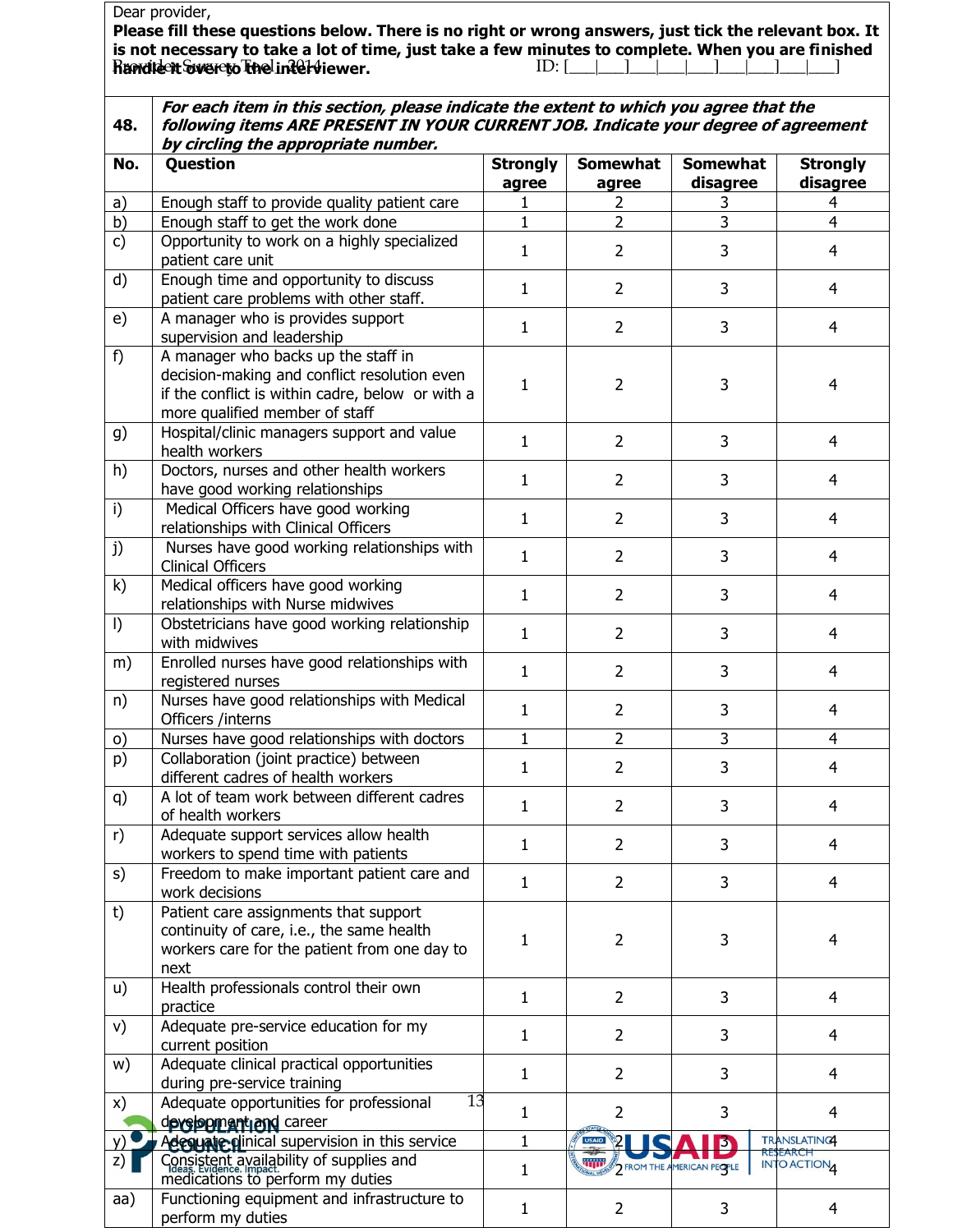**SECTION III**

#### **This section contains statements on JOB-RELATED FEELINGS. If you have never had this feeling, circle the "0" after the statement. Otherwise indicate how often you feel like this by circling the number (1-6) that best describes how frequently you feel that way. NO 49. Never A few times per year Once a month or less A few times per month Once a week A few times per week Every day** a) | I feel emotionally drained from my work  $\left[\begin{array}{c|c} 0 & 1 & 2 & 3 & 4 & 5 \end{array}\right]$ b) I feel used up at the end of the workday. <sup>0</sup> <sup>1</sup> <sup>2</sup> <sup>3</sup> <sup>4</sup> <sup>5</sup> <sup>6</sup> c)  $\vert$  I feel fatigued or tired when I get up in the morning and have to face another day on the job. 0 | 1 | 2 | 3 | 4 | 5 | 6 d)  $\vert$  I can easily understand how my patients feel about things. <sup>0</sup> <sup>1</sup> <sup>2</sup> <sup>3</sup> <sup>4</sup> <sup>5</sup> <sup>6</sup> e) I feel I treat some patients as if they were impersonal objects 0 | 1 | 2 | 3 | 4 | 5 | 6 f) Working with people all day is really a strain for me. <sup>0</sup> <sup>1</sup> <sup>2</sup> <sup>3</sup> <sup>4</sup> <sup>5</sup> <sup>6</sup> g) I deal very effectively with the problems of my patients. <sup>0</sup> <sup>1</sup> <sup>2</sup> <sup>3</sup> <sup>4</sup> <sup>5</sup> <sup>6</sup> h) I feel burned-out from my work. <sup>0</sup> <sup>1</sup> <sup>2</sup> <sup>3</sup> <sup>4</sup> <sup>5</sup> <sup>6</sup> i) I feel I'm positively influencing other people's lives. <sup>0</sup> <sup>1</sup> <sup>2</sup> <sup>3</sup> <sup>4</sup> <sup>5</sup> <sup>6</sup> j) I've become more callous/hardened toward people since I took this job. 0 | 1 | 2 | 3 | 4 | 5 | 6  $k$ ) I worry that this job is  $\frac{1 \text{ WO(1)}$  that this job is<br>hardening me emotionally.  $\begin{vmatrix} 0 & 1 & 2 & 3 & 4 & 5 \end{vmatrix}$  6 l) I feel very energetic. 0 1 2 3 4 5 6 m) I feel frustrated by my job. 0 1 2 3 4 5 6 n) I feel I'm working too hard on my job.  $\left[\begin{array}{c|c|c|c|c} 0 & 1 & 2 & 3 & 4 & 5 & 6 \end{array}\right]$ o) I don't really care what happens to some patients. <sup>0</sup> <sup>1</sup> <sup>2</sup> <sup>3</sup> <sup>4</sup> <sup>5</sup> <sup>6</sup> p) Working directly with people puts too much stress on me.  $\begin{vmatrix} 0 & 1 & 2 & 3 & 4 & 5 \end{vmatrix}$  6 q)  $\vert$  I can easily create a relaxed atmosphere with my patients. <sup>0</sup> <sup>1</sup> <sup>2</sup> <sup>3</sup> <sup>4</sup> <sup>5</sup> <sup>6</sup>  $r$ ) I accomplish many worthwhile things in this job. <sup>0</sup> <sup>1</sup> <sup>2</sup> <sup>3</sup> <sup>4</sup> <sup>5</sup> <sup>6</sup> s) I feel exhilarated after working 0 1 2 3 4 5 6



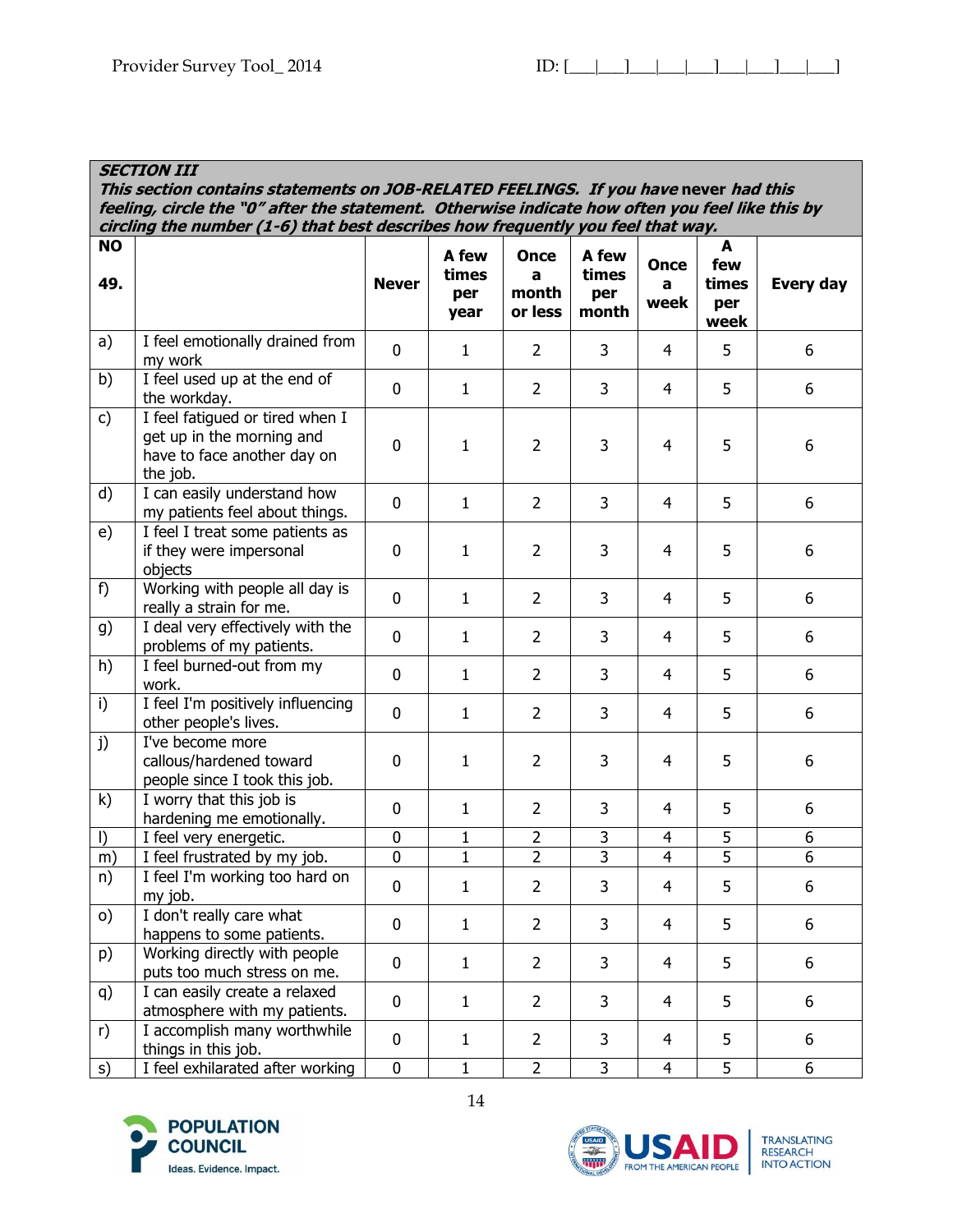|              | closely with my patients.                                     |  |  |  |  |
|--------------|---------------------------------------------------------------|--|--|--|--|
|              | I feel like I'm at the end of my<br>rope.                     |  |  |  |  |
| $\mathsf{u}$ | In my work, I deal with<br>emotional problems very<br>calmly. |  |  |  |  |
| V)           | I feel patients blame me for<br>some of their problems.       |  |  |  |  |

# **SECTION IV**

**With regard to your job performance, please indicate the extent to which you agree or disagree**  with the following statements. Please answer every question by ticking  $\boxtimes$  the appropriate box. **Please do not leave any questions blank.**

| No.<br>50.     | Question                                                                                     | <b>Disagree</b><br><b>Strongly</b><br><b>Disagree</b> |        | <b>Neither</b><br><b>Agree</b><br><b>Nor</b> | <b>Agree</b> | <b>Strongly</b><br><b>Agree</b> |
|----------------|----------------------------------------------------------------------------------------------|-------------------------------------------------------|--------|----------------------------------------------|--------------|---------------------------------|
|                |                                                                                              | ▼                                                     | v      | <b>Disagree</b>                              | v.           | ▼                               |
| a)             | I always reach my performance<br>targets.                                                    | $\Box$                                                | $\Box$ | П                                            | $\Box$       | $\Box$                          |
| b)             | I consider that my performance is<br>reflective of my abilities.                             | □                                                     | П      | $\Box$                                       | $\Box$       | $\Box$                          |
| c)             | Overall, I am a very good worker.                                                            | □                                                     | $\Box$ | □                                            | $\Box$       | $\Box$                          |
| d)             | I feel that my job conditions are not<br>allowing me to perform at high levels.              | $\Box$                                                | $\Box$ | $\Box$                                       | $\Box$       | $\Box$                          |
| e)             | I consider my performance better<br>than the average member of staff in<br>this facility.    | $\Box$                                                | $\Box$ | □                                            | □            | $\Box$                          |
| 51.            |                                                                                              |                                                       |        |                                              |              |                                 |
| a)             | My work schedule is fair.                                                                    | $\Box$                                                | $\Box$ | П                                            | $\Box$       | $\Box$                          |
| b)             | I think that my level of pay is fair.                                                        | $\Box$                                                | $\Box$ | П.                                           | $\Box$       | $\Box$                          |
| $\mathsf{c}$ ) | I consider my workload to be quite<br>fair                                                   | $\Box$                                                | $\Box$ | $\Box$                                       | $\Box$       | $\Box$                          |
| d)             | Overall the rewards I receive here are<br>quite fair.                                        | □                                                     | $\Box$ | □                                            | $\Box$       | $\Box$                          |
| e)             | I feel that my job responsibilities are<br>fair.                                             | $\Box$                                                | $\Box$ | $\Box$                                       | $\Box$       | $\Box$                          |
| f)             | Job decisions are made by my<br>manager in an unbiased manner.                               | $\Box$                                                | $\Box$ | $\Box$                                       | $\Box$       | $\Box$                          |
| g)             | My manager makes sure that all staff<br>concerns are heard before job<br>decisions are made. | $\Box$                                                | □      | $\Box$                                       | $\Box$       | $\Box$                          |
| h)             | To make job decisions, my manager<br>collects accurate and complete                          | $\Box$                                                | $\Box$ | П                                            | $\Box$       | $\Box$                          |



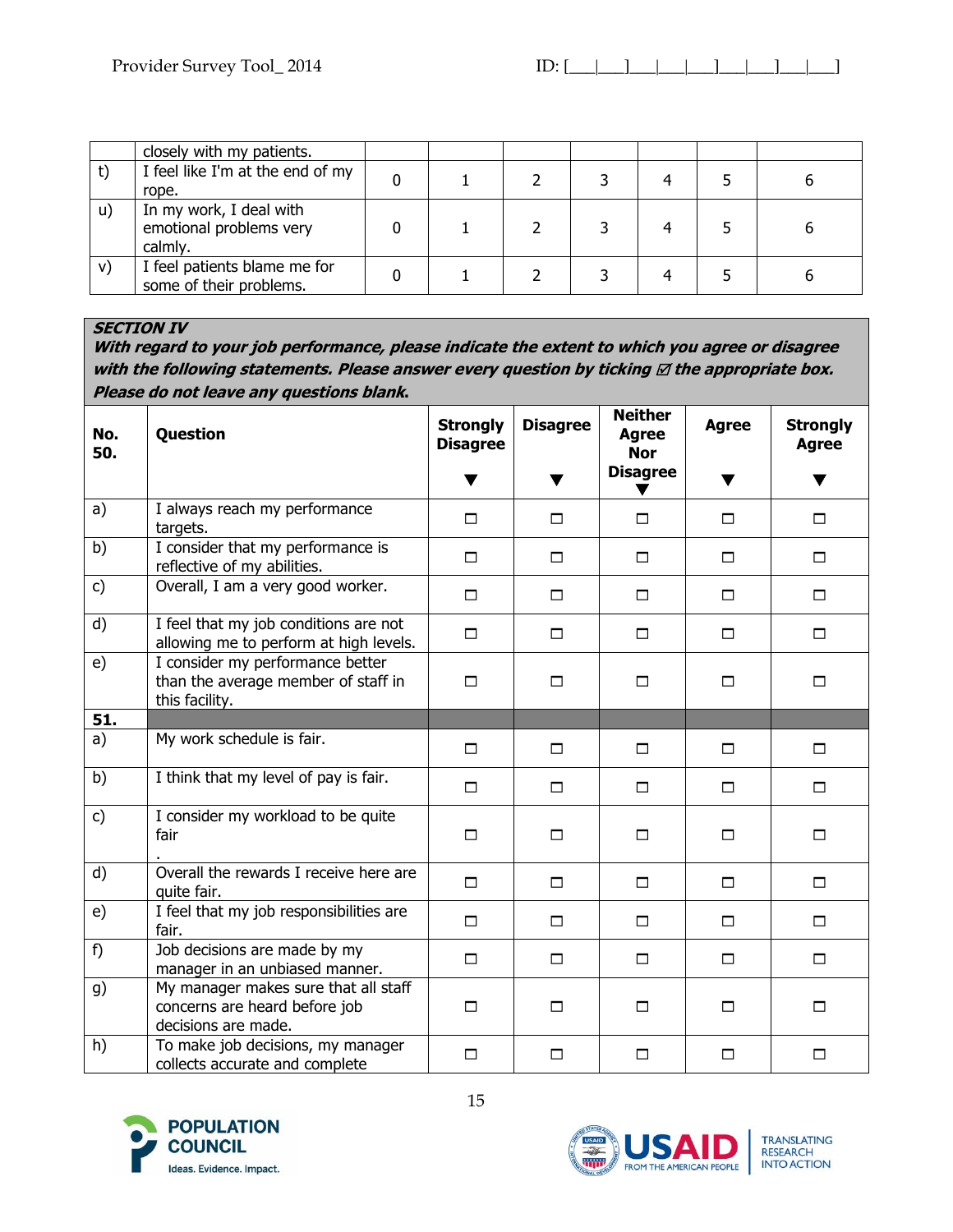## **SECTION IV**

**With regard to your job performance, please indicate the extent to which you agree or disagree**  with the following statements. Please answer every question by ticking  $\boxtimes$  the appropriate box. **Please do not leave any questions blank.**

| No.<br>50. | Question                                                                                          | <b>Disagree</b><br><b>Strongly</b><br><b>Disagree</b> |        | <b>Neither</b><br><b>Agree</b><br><b>Nor</b> | <b>Agree</b> | <b>Strongly</b><br><b>Agree</b> |
|------------|---------------------------------------------------------------------------------------------------|-------------------------------------------------------|--------|----------------------------------------------|--------------|---------------------------------|
|            |                                                                                                   | v                                                     |        | <b>Disagree</b>                              | ▼            | ▼                               |
|            | information.                                                                                      |                                                       |        |                                              |              |                                 |
| i)         | My manager clarifies decisions and<br>provides additional information when<br>requested by staff. | □                                                     | $\Box$ | $\Box$                                       | П            | $\Box$                          |
| j)         | All job decisions are applied<br>consistently across all affected staff.                          | $\Box$                                                | $\Box$ | □                                            | □            | $\Box$                          |
| k)         | Staff are allowed to challenge or<br>appeal job decisions made by my<br>manager.                  | $\Box$                                                | $\Box$ | П                                            | $\Box$       | $\Box$                          |
| $\vert$ )  | My manager offers adequate<br>justification for decisions made about<br>my job.                   | □                                                     | $\Box$ | $\Box$                                       | $\Box$       | $\Box$                          |
|            | When decisions are made about my job                                                              |                                                       |        |                                              |              |                                 |
| m)         | my manager treats me with<br>kindness and consideration.                                          | □                                                     | $\Box$ | П                                            | $\Box$       | $\Box$                          |
| n)         | my manager treats me with respect<br>and dignity.                                                 | $\Box$                                                | $\Box$ | $\Box$                                       | $\Box$       | $\Box$                          |
| O)         | my manager is sensitive to my<br>personal needs.                                                  | $\Box$                                                | $\Box$ | $\Box$                                       | $\Box$       | □                               |
| p)         | my manager deals with me in a<br>truthful manner.                                                 | □                                                     | $\Box$ | □                                            | □            | $\Box$                          |
| q)         | my manager shows concern for my<br>rights as an employee.                                         | □                                                     | $\Box$ | П                                            | $\Box$       | $\Box$                          |
| r)         | my manager discusses the<br>implications of the decisions with me.                                | $\Box$                                                | $\Box$ | $\Box$                                       | $\Box$       | $\Box$                          |
|            | my manager offers explanations<br>that make sense to me.                                          | □                                                     | $\Box$ | □                                            | □            | $\Box$                          |





TRANSLATING<br>RESEARCH<br>INTO ACTION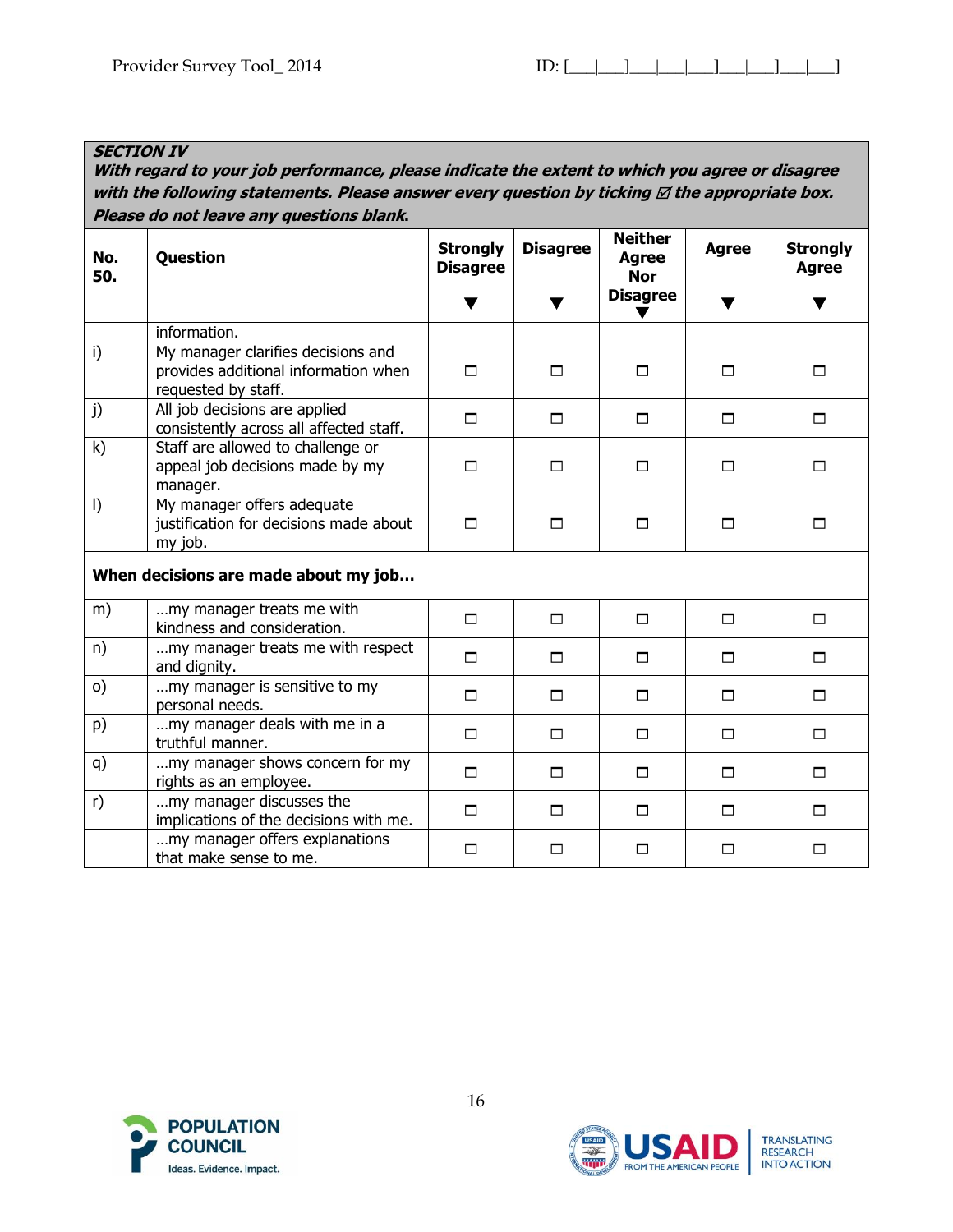| <b>SECTION V</b> |                                                                                                                                                                                                                                                                                                                                                                        |                                                                                                                                                                                                              |                                                   |                     |                                                              |              |                           |
|------------------|------------------------------------------------------------------------------------------------------------------------------------------------------------------------------------------------------------------------------------------------------------------------------------------------------------------------------------------------------------------------|--------------------------------------------------------------------------------------------------------------------------------------------------------------------------------------------------------------|---------------------------------------------------|---------------------|--------------------------------------------------------------|--------------|---------------------------|
| NO.<br>52.       |                                                                                                                                                                                                                                                                                                                                                                        | Which of the following methods of supervision are in place in your<br>facility?<br>Please tick the one that applies:<br>$\Box$ Formal supervision process with regular pre-arranged<br>supervision meetings. |                                                   |                     |                                                              |              |                           |
|                  |                                                                                                                                                                                                                                                                                                                                                                        | Supervision is available if I request it from my line manager.                                                                                                                                               |                                                   |                     |                                                              |              |                           |
|                  |                                                                                                                                                                                                                                                                                                                                                                        |                                                                                                                                                                                                              | Supervision is supportive and continuous.         |                     |                                                              |              |                           |
|                  |                                                                                                                                                                                                                                                                                                                                                                        | Supervision consists of negative feedback when performance is<br>poor.                                                                                                                                       |                                                   |                     |                                                              |              |                           |
|                  |                                                                                                                                                                                                                                                                                                                                                                        | performance.                                                                                                                                                                                                 | I never receive any supervision or feedback on my |                     |                                                              |              |                           |
|                  |                                                                                                                                                                                                                                                                                                                                                                        |                                                                                                                                                                                                              | Other (please explain                             |                     |                                                              |              |                           |
|                  | Based on the process for supervision that you have indicated above, please indicate the extent to which you<br>agree or disagree with the following statements, if you are unsure please choose what you think is the most<br>appropriate answer.<br>Please answer every question by ticking $\boxtimes$ the appropriate box. Please do not leave any questions blank. |                                                                                                                                                                                                              |                                                   |                     |                                                              |              |                           |
| <b>No</b><br>53. | Question                                                                                                                                                                                                                                                                                                                                                               |                                                                                                                                                                                                              | <b>Strongly</b><br><b>Disagree</b>                | <b>Disagre</b><br>е | <b>Neither</b><br>Agree<br><b>Nor</b><br><b>Disagre</b><br>е | <b>Agree</b> | <b>Strongl</b><br>y Agree |
|                  |                                                                                                                                                                                                                                                                                                                                                                        |                                                                                                                                                                                                              |                                                   |                     |                                                              |              |                           |

| a)           | I think this is a fair supervision system.                                                           | П | ⊓ | п |  |
|--------------|------------------------------------------------------------------------------------------------------|---|---|---|--|
| b)           | I feel angry about this supervision system.                                                          | □ | ⊓ | ⊓ |  |
| $\mathsf{C}$ | I feel good about this supervision system.                                                           |   |   | П |  |
| d)           | I feel frustrated with this supervision system.                                                      | □ | ⊓ | П |  |
| e)           | I feel bad about this supervision system.                                                            | ⊓ | ⊓ | П |  |
| f)           | I feel taken advantage of by this supervision<br>system.                                             |   |   | П |  |
| g)           | I am satisfied with this supervision system.                                                         | п | ⊓ | П |  |
| h)           | The feedback I receive is unfair.                                                                    |   |   | ⊓ |  |
| i)           | The feedback I receive is fair                                                                       |   |   | П |  |
| j)           | Compared to other people doing similar work,<br>I receive very little feedback on my<br>performance. |   |   |   |  |
| k)           | I think my supervisor are knowledgeable for<br>effective supervision                                 |   |   |   |  |



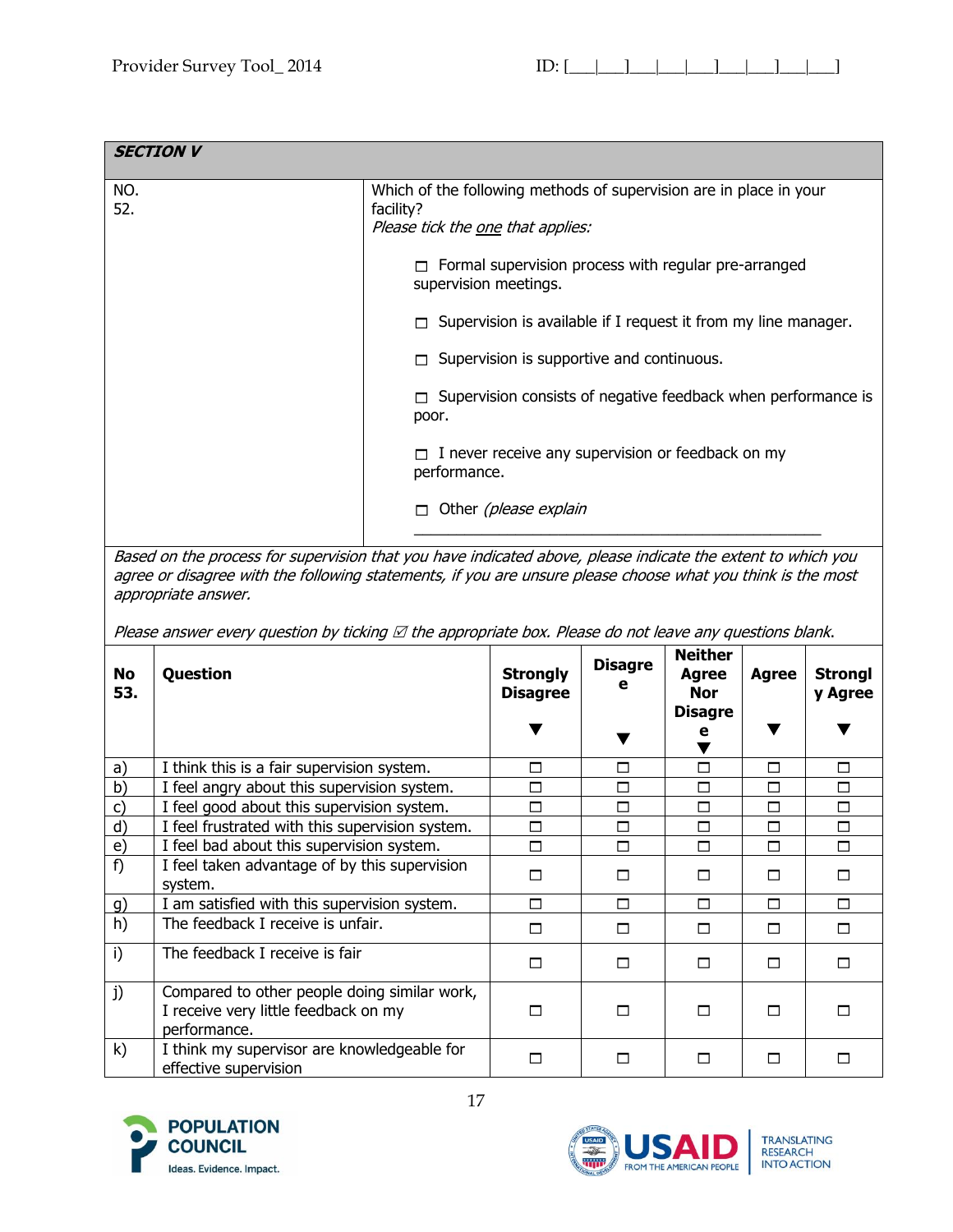54. Which of the following methods are used to decide who gets promoted in your facility? Please rank in order of importance from 1 (very important) to 5 (not important):

- \_\_\_ Seniority (i.e. length of time in job)
- \_\_\_ Supervisor's assessment of merit/performance)
- Merit/performance as judged at interview
- \_\_\_ Formal qualifications

\_\_\_Ethnicity

\_\_\_ Other (please explain): \_\_\_\_\_\_\_\_\_\_\_\_\_\_\_\_\_\_\_\_\_\_\_\_\_\_\_\_\_\_\_\_\_\_\_\_\_\_\_\_\_\_\_\_\_\_\_\_\_\_

Based on the process for promotion that you have indicated above, please indicate the extent to which you agree or disagree with the following statements, if you are unsure please choose what you think is the most appropriate answer.

| Please answer every question by ticking $\varnothing$ the appropriate box. Please do not leave any |  |  |  |  |  |
|----------------------------------------------------------------------------------------------------|--|--|--|--|--|
| questions blank.                                                                                   |  |  |  |  |  |

| No<br>55.     | Question                                                                                    | <b>Strongly</b><br><b>Disagree</b> | <b>Disagree</b> | <b>Neither</b><br><b>Agree</b><br><b>Nor</b> | <b>Agree</b> | <b>Strongly</b><br><b>Agree</b> |
|---------------|---------------------------------------------------------------------------------------------|------------------------------------|-----------------|----------------------------------------------|--------------|---------------------------------|
|               |                                                                                             |                                    |                 | <b>Disagree</b>                              |              |                                 |
| a)            | I think this is a fair promotion system.                                                    | $\sqrt{}$                          | $\Box$          | $\sqrt{}$                                    | $\sqrt{}$    | $\sqrt{}$                       |
| b)            | I feel angry about this promotion<br>system.                                                | п                                  | ⊓               | п                                            | ⊓            | П                               |
| $\mathsf{c}$  | I feel good about this promotion<br>system.                                                 | П                                  | п               | ⊓                                            | ⊓            | П                               |
| a)            | I feel frustrated with this promotion<br>system.                                            | □                                  | ш               | □                                            | п            | □                               |
| b)            | I feel bad about this promotion system.                                                     | п                                  | п               | П                                            | П            | П                               |
| $\mathsf{c})$ | I feel taken advantage of by this<br>promotion system.                                      | п                                  | ш               | п                                            | ⊓            | П                               |
| d)            | I am satisfied with this promotion<br>system.                                               | П                                  | ш               | п                                            | ⊓            | □                               |
| e)            | The promotion opportunities I have are<br>unfair.                                           | П                                  | ш               | □                                            | П            | □                               |
| f)            | The promotion opportunities I have are<br>fair.                                             | п                                  | п               | п                                            | ⊓            | $\Box$                          |
| g)            | Compared to other people doing similar<br>work, my opportunities for promotion<br>are fair. | ш                                  | ш               | ш                                            | П            | П                               |





**TRANSLATING** RESEARCH INTO ACTION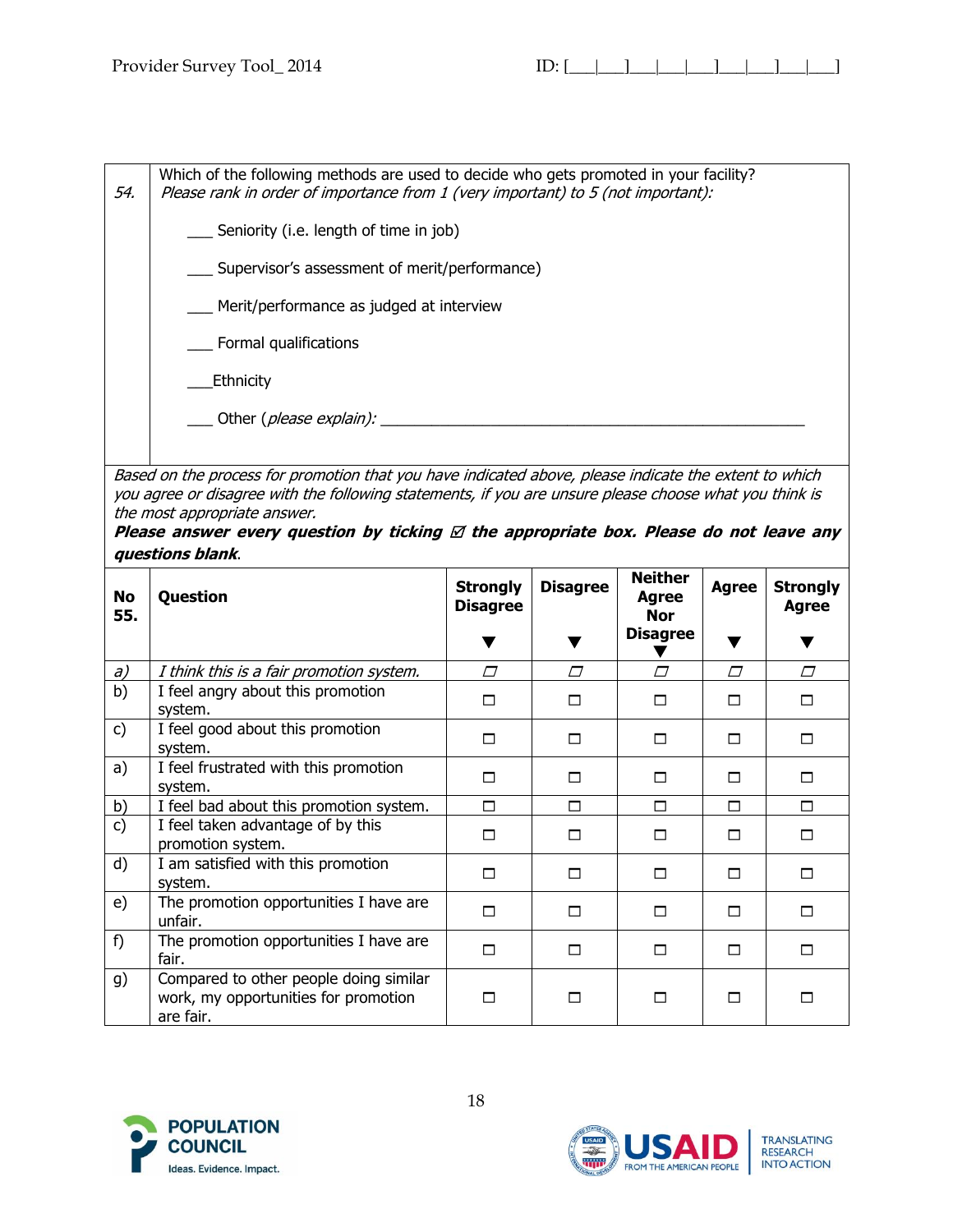#### **SECTION VI Healthcare facilities have different systems for making decisions about staff in-service training. Some are more formal than others and some are perceived to be fairer than others.**  56. How does your facility decide who should have access to in-service training? Please tick the one that applies:  $\Box$  Opportunity to go for in-service training is offered by supervisor/manager.  $\Box$  Training opportunities are offered based on a formal review of training needs of each employee.  $\Box$  Training opportunities are offered based on performance review (focusing on skills required for the job).  $\Box$  Other *(please explain)* Based on the process for in-service training that you have indicated above, please indicate the extent to which you agree or disagree with the following statements. Please answer every question by ticking  $\mathbb Z$  the appropriate box, leave no questions blank. **NO. 57. Question Strongly Disagree**  $\blacktriangledown$ **Disagree** ▼ **Neither Agree Nor Disagree** ▼ **Agree**  $\blacktriangledown$ **Strongly Agree**  $\blacktriangledown$ a) I think this is a fair system.  $\begin{array}{cccc} \Box & \Box & \Box & \Box & \Box & \Box & \Box \end{array}$ b) I feel angry about this system. c) I feel good about this system. d) I feel frustrated with this system. e) I feel bad about this system. f) | I feel taken advantage of by this system.  $\begin{array}{ccc} \Box & \Box & \Box & \Box \end{array}$ g) I am satisfied with this system. h) This system provides fair training opportunities. i) The outcome of this system is that I get the training I deserve. j)  $\vert$  I am adequately trained for all the tasks I perform. k)  $\blacksquare$  Most of the training I have received has  $\Box$  improved or changed how I practice.  $\Box$  $\vert$  I am sometimes asked to perform tasks for which I have not been adequately trained. m) The training I have received in general has been of a high quality. n) The facility management has offered me an opportunity to practice post in-service training





**TRANSLATING** RESEARCH INTO ACTION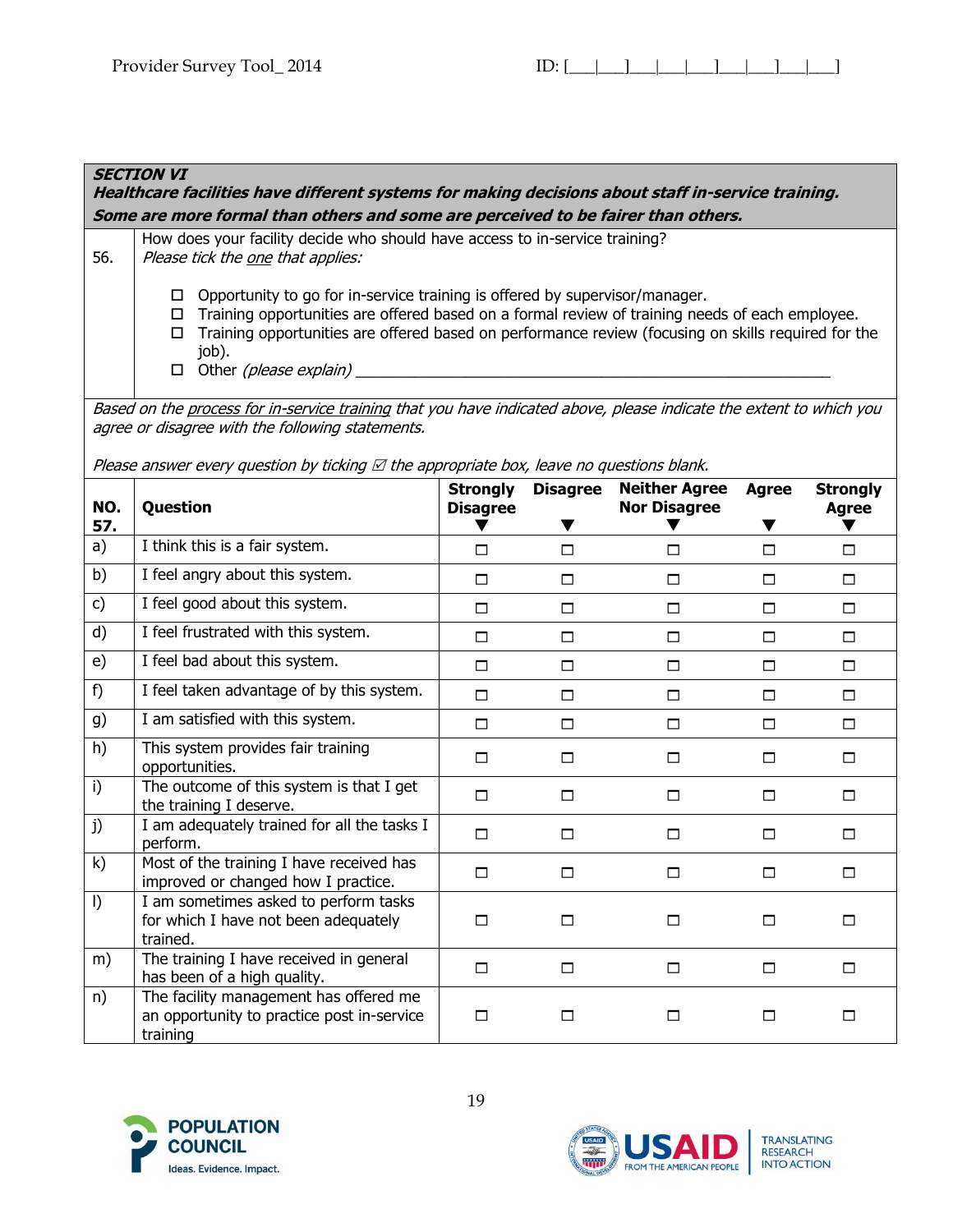58. In your opinion, what are the most important benefits of attending training events? Please rank the following benefits in order of importance to you.  $1 =$  the most important,  $4 =$  the least important. Helps to update my skills \_\_\_ Opportunity to meet other health workers Gives me a break from my job Per diems are an important source of income for me 59. What are your main concerns about training in your facility or district? (*Please write below):* **SECTION VII** Please indicate the extent to which you agree or disagree with these general statements given below. **Please answer every question by ticking**  $\varnothing$  **the appropriate box. Please do not leave any questions blank. NO. 60. Question CONSISTENT CONSISTENT Disagree**  $\blacktriangledown$ **Disagree**  $\blacktriangledown$ **Neither Agree Nor Disagree**  $\overline{\blacktriangledown}$ **Agree**  $\blacktriangledown$ **Strongly Agree**  $\blacktriangledown$ a) I feel loyal to this facility / unit  $\qquad \qquad$   $\qquad \qquad$   $\qquad \qquad$   $\qquad \qquad$   $\qquad \qquad$   $\qquad \qquad$   $\qquad \qquad$   $\qquad \qquad$   $\qquad \qquad$   $\qquad \qquad$   $\qquad \qquad$   $\qquad \qquad$   $\qquad \qquad$   $\qquad \qquad$   $\qquad \qquad$   $\qquad \qquad$   $\qquad \qquad$   $\qquad \qquad$   $\qquad \qquad$   $\qquad \qquad$  b)  $\vert$  I sacrifice personal time outside the facility/ unit in order to get the work done. 0 0 0 0 0 c)  $\vert$  I expect to work for this facility / unit for a long time.  $\Box$ d) If it is up to me, I will continue to work for this facility / unit for quite some time. e)  $\vert$  I would consider working for another facility / unit. 0 0 0 0 0  $f$  | I have seriously thought about leaving this facility / unit. 0 0 0 0 0 g) I am actively seeking other employment. h) I go out of my way to make newer co-Provided welcome.<br>Workers feel welcome. i)  $\vert$  I go out of my way to help co-workers  $\Box$  and  $\Box$ j)  $\vert$  I encourage others to try new and more effective ways of doing their job.  $k$ ) I frequently communicate to co-workers suggestions as to how the team could be improved.  $\vert$  I perform my duties with extra special care. 





20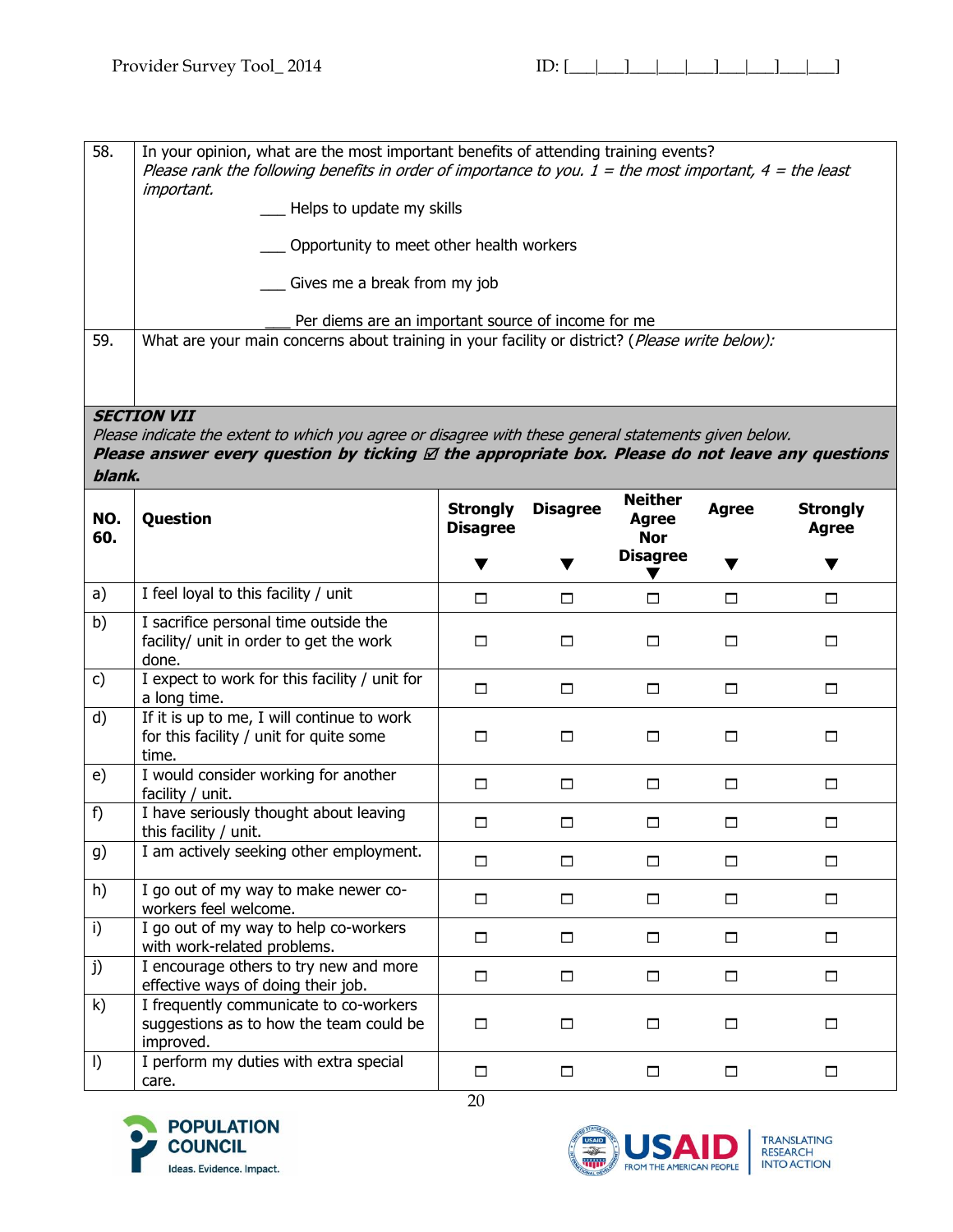| m)  | I perform my duties with very few errors.                                             | $\Box$ | $\Box$          | $\Box$          | $\Box$       |              | $\Box$          |
|-----|---------------------------------------------------------------------------------------|--------|-----------------|-----------------|--------------|--------------|-----------------|
| n)  | The professional group I belong to is an                                              |        |                 |                 |              |              |                 |
|     | important reflection of who I am.                                                     | $\Box$ | $\Box$          | $\Box$          | $\Box$       |              | $\Box$          |
| O   | Others would see me as a typical                                                      |        |                 |                 |              |              |                 |
|     | member of my professional group                                                       | □      | $\Box$          | $\Box$          | □            |              | $\Box$          |
| p)  | My work values and norms are similar to                                               |        |                 |                 |              |              |                 |
|     | those of other members of my                                                          | $\Box$ | □               | □               | □            |              | □               |
|     | professional group.                                                                   |        |                 |                 |              |              |                 |
| 61. | In response to the following situations                                               |        | <b>Strongly</b> | <b>Disagree</b> | <b>Mixed</b> | <b>Agree</b> | <b>Strongly</b> |
|     | please tick the relevant column that best                                             |        | agree           |                 | feelings     |              | agree           |
|     | describes your response i.e. Do you                                                   |        |                 |                 |              |              |                 |
|     | <b>Strongly agree, Disagree, Agree or</b>                                             |        |                 |                 |              |              |                 |
|     | <b>Strongly agree</b>                                                                 |        |                 |                 |              |              |                 |
|     | a) Women that have low level of education                                             |        |                 |                 |              |              |                 |
|     | are problematic during labour and delivery                                            |        |                 |                 |              |              |                 |
|     | as much as possible to avoid<br>b) I try                                              |        |                 |                 |              |              |                 |
|     | conducting vaginal exam for the HIV                                                   |        |                 |                 |              |              |                 |
|     | positive clients in the                                                               |        |                 |                 |              |              |                 |
|     | c) I am comfortable conducting a delivery                                             |        |                 |                 |              |              |                 |
|     | for a client who is HIV positive                                                      |        |                 |                 |              |              |                 |
|     | d) I am comfortable repairing a tear or an                                            |        |                 |                 |              |              |                 |
|     | episiotomy for a HIV positive client<br>e) I feel that during labour and delivery the |        |                 |                 |              |              |                 |
|     | HIV positive client should be isolated from                                           |        |                 |                 |              |              |                 |
|     | the rest                                                                              |        |                 |                 |              |              |                 |
|     | I am comfortable caring for mother who<br>$f$ )                                       |        |                 |                 |              |              |                 |
|     | has HIV soon after delivery                                                           |        |                 |                 |              |              |                 |
|     | g) I am comfortable nursing babies born of                                            |        |                 |                 |              |              |                 |
|     | mother who are HIV positive                                                           |        |                 |                 |              |              |                 |
|     | h) Recording clients positive HIV status on                                           |        |                 |                 |              |              |                 |
|     | the clients card/mother baby booklet                                                  |        |                 |                 |              |              |                 |
|     | make some of the clients uncomfortable                                                |        |                 |                 |              |              |                 |
| 62. | In response to the following situations                                               |        | <b>Strongly</b> | <b>Disagree</b> | <b>Mixed</b> | <b>Agree</b> | <b>Strongly</b> |
|     | please tick the relevant column that best                                             |        | agree           |                 | feelings     |              | agree           |
|     | describes your response i.e. Do you                                                   |        |                 |                 |              |              |                 |
|     | <b>Strongly agree, Disagree, Agree or</b>                                             |        |                 |                 |              |              |                 |
|     | <b>Strongly agree</b>                                                                 |        |                 |                 |              |              |                 |
|     | a) I feel that it is not always necessary to                                          |        |                 |                 |              |              |                 |
|     | obtain<br>consent<br>from<br>clients                                                  | when   |                 |                 |              |              |                 |
|     | conducting a vaginal examination                                                      |        |                 |                 |              |              |                 |
|     | b) If a woman's uterus rapture during labour                                          |        |                 |                 |              |              |                 |
|     | and delivery and it becomes necessary for<br>the doctor to perform hysterectomy in    |        |                 |                 |              |              |                 |
|     | order to save her life. It is not always                                              |        |                 |                 |              |              |                 |
|     | necessary to inform her of this unplanned                                             |        |                 |                 |              |              |                 |
|     | procedure before she is discharged home                                               |        |                 |                 |              |              |                 |
|     | On admission mothers should be allowed<br>C)                                          |        |                 |                 |              |              |                 |
|     | to select the provider/s of their choice                                              |        |                 |                 |              |              |                 |
|     | during labour and delivery.                                                           |        |                 |                 |              |              |                 |
|     |                                                                                       |        |                 |                 |              |              |                 |

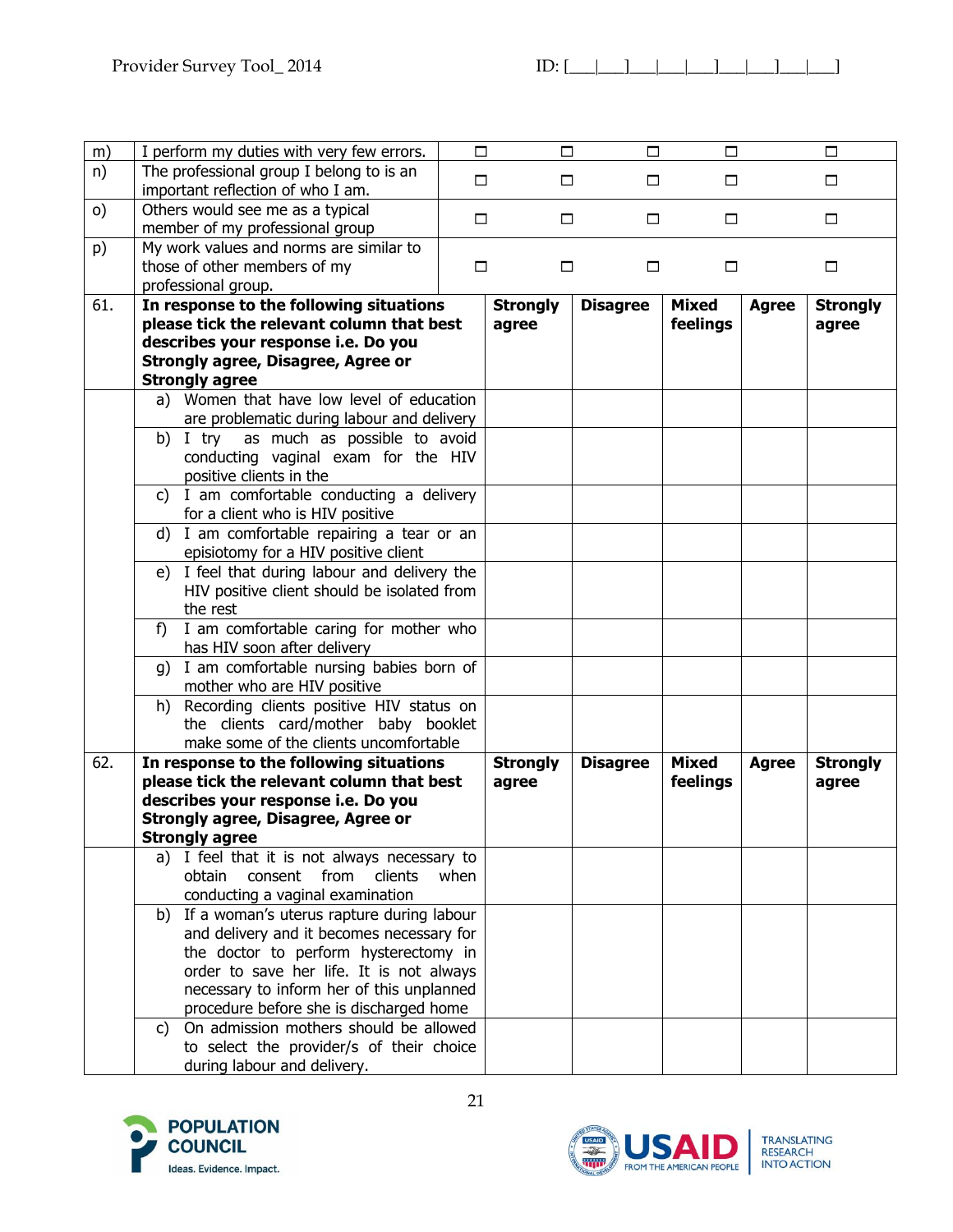|            | d) Mothers unable to pay for maternity<br>services should be detained in the facility<br>to avoid losing the much needed revenue                                                                  |                          |                 |                          |                   |                          |  |
|------------|---------------------------------------------------------------------------------------------------------------------------------------------------------------------------------------------------|--------------------------|-----------------|--------------------------|-------------------|--------------------------|--|
| 63.        | In response to the following situations<br>please tick the relevant column that best<br>describes your response i.e. Do you<br><b>Strongly agree, Disagree, Agree or</b><br><b>Strongly agree</b> | <b>Strongly</b><br>agree | <b>Disagree</b> | <b>Mixed</b><br>feelings | <b>Agree</b>      | <b>Strongly</b><br>agree |  |
|            | Treating mothers with care and respect<br>a)<br>during child birth does not necessary make<br>clients come back to this facility                                                                  |                          |                 |                          |                   |                          |  |
|            | During labor and delivery being harsh to<br>b)<br>the mothers ensures that they cooperated<br>with you during procedures                                                                          |                          |                 |                          |                   |                          |  |
|            | Sharing of beds in this facility is generally<br>C)<br>acceptable to the mothers during labour<br>and delivery                                                                                    |                          |                 |                          |                   |                          |  |
|            | Some clients have reported to have been disrespected during labour and<br>delivery either in the media or other foras. Has any kind of disrespect                                                 |                          |                 |                          |                   |                          |  |
|            | happened to any client in this facility?                                                                                                                                                          |                          |                 | <b>Yes</b><br><b>No</b>  | 1<br>$\mathbf{0}$ | If no end<br>interview   |  |
|            | If yes, which type of physical abuse have you witnessed/heard of in this facility? Circle the example<br>observed / heard in your facility                                                        |                          |                 |                          |                   |                          |  |
|            | Type of physical abuse witnessed                                                                                                                                                                  |                          |                 |                          |                   |                          |  |
|            | Pinching<br>a)                                                                                                                                                                                    |                          |                 | 1                        |                   |                          |  |
|            | b)<br>Slapping                                                                                                                                                                                    |                          |                 | 2                        |                   |                          |  |
|            | Pushing<br>c)                                                                                                                                                                                     |                          |                 | 3                        |                   |                          |  |
|            | Beating<br>d)                                                                                                                                                                                     |                          |                 | $\overline{4}$           |                   |                          |  |
|            | Stitching episiotomy without anesthesia<br>e)                                                                                                                                                     |                          |                 | 5                        |                   |                          |  |
|            | Performed FGM during labor<br>f)                                                                                                                                                                  |                          |                 | 6                        |                   |                          |  |
|            | Re-stitching FGM scar Only If Applicable<br>g)                                                                                                                                                    |                          |                 | $\overline{7}$           |                   |                          |  |
|            | h)<br>Threatening mothers if they do not cooperate                                                                                                                                                |                          |                 | 8                        |                   |                          |  |
|            | Using harsh language/tone while talking the mother<br>i)                                                                                                                                          |                          |                 | 9                        |                   |                          |  |
|            | j). Restoring FGM scar                                                                                                                                                                            |                          |                 | 10                       |                   |                          |  |
|            | Other specify<br>K)                                                                                                                                                                               |                          |                 | 88                       |                   |                          |  |
|            |                                                                                                                                                                                                   |                          |                 |                          |                   |                          |  |
| 64.        |                                                                                                                                                                                                   |                          |                 |                          |                   |                          |  |
|            | While working in this unit/ward which of these types of physical aggression have you witnessed another<br>provider committing in the course of her/his work during?                               |                          |                 |                          |                   |                          |  |
|            |                                                                                                                                                                                                   |                          |                 |                          |                   |                          |  |
|            |                                                                                                                                                                                                   |                          |                 |                          |                   |                          |  |
| 65.<br>66. | Please explain your answer                                                                                                                                                                        |                          |                 |                          |                   |                          |  |

22